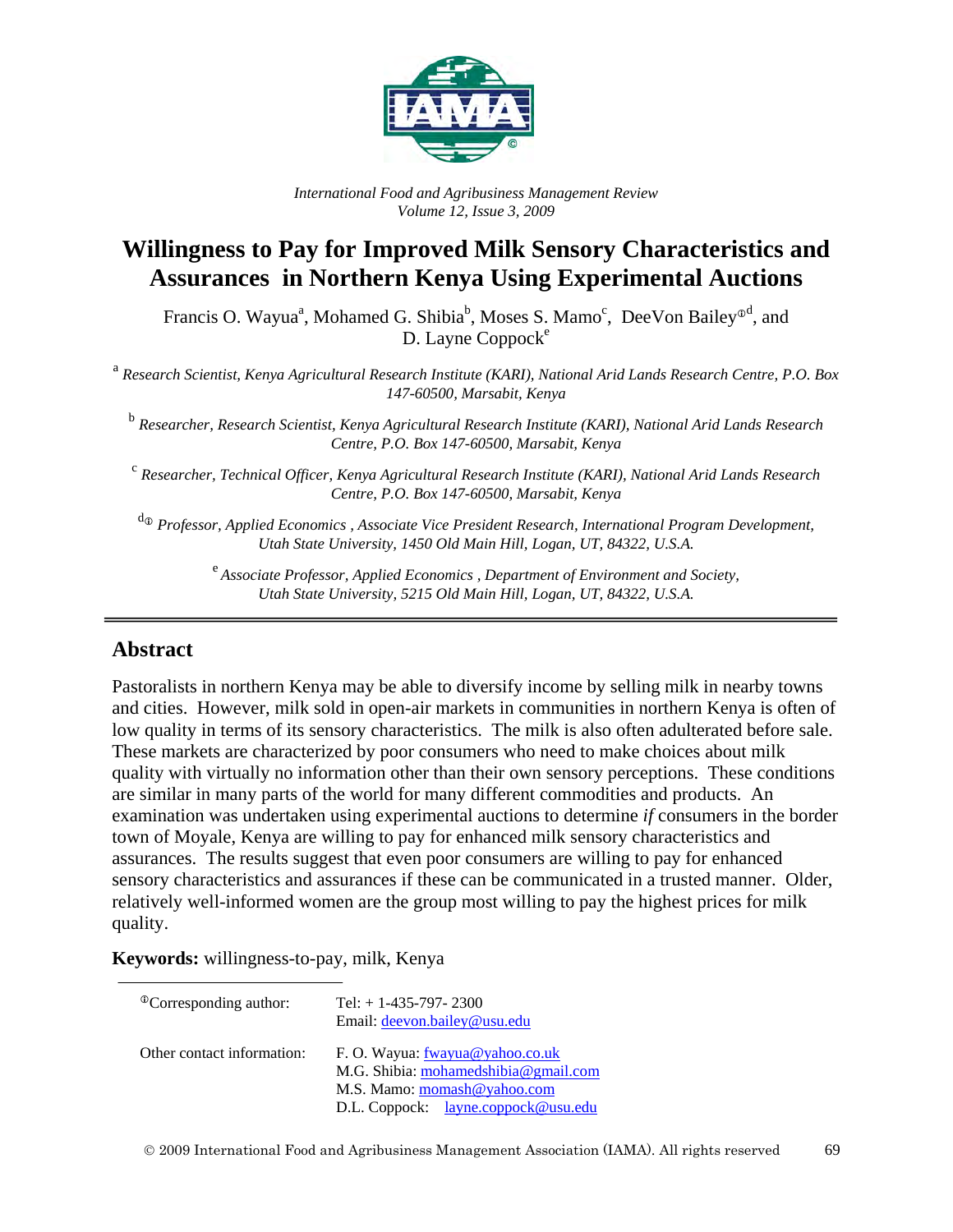### **Introduction**

 $\overline{a}$ 

Milk is a primary source of protein for people living in the semi-arid areas of southern Ethiopia and northern Kenya. In the rural areas of this part of Africa, fresh milk produced from cows is typically consumed by the pastoralist families who own the cows, but fresh milk in excess of what the family consumes is also shipped unrefrigerated by bus to nearby towns and cities to sell in open-air markets.  $1$  The space of time between when cows are milked and when the milk is actually sold at market can range from a few hours to over a day. There is an active market for fresh milk in these towns and cities, but bacterial growth causes the quality of the milk, in terms of its sensory characteristics and even perhaps its safety, to degrade rapidly when the milk is unrefrigerated. Milk is also often adulterated prior to sale at open-air markets in this part of Africa. Adulteration usually is done by adding water, fillers, or color in an attempt to hide the low quality of the milk (Wayua et al. (2007)).

The study area selected for the analysis described in this paper is Moyale, Kenya. Moyale straddles the border between Ethiopia and Kenya and has a population of over 40,000 residents. It is an important terminal market for pastoral dairy products from both southern Ethiopia and northern Kenya. This area is an arid or semi-arid where pastoralist production systems are the norm. Rainfall is low and variable with mean annual rainfall varying from 150-650 mm. The infrastructure is extremely weak, in terms of roads, schools, and health facilities. Pastoralists in this part of Africa have traditionally held most of their financial asset portfolio in the form of livestock and have very limited options to obtain outside cash income. The study area is subject to frequent and severe droughts and livestock losses during drought periods can be very high on a percentage basis. During drought periods, pastoralists are forced to sell livestock to try to raise money to buy grain or other sources of protein. As a result, local grain prices are often rising during times when local livestock prices are falling. These conditions place pastoralists in extremely precarious economic circumstances (Bailey et al. (1999)).

Because drought stress causes milk production to decline, pastoralists are left with little or no milk for their household to consume or sell during these periods. Increasing cash income during wet periods would provide the poorest pastoralists with cash that could be used to buy grain for human consumption given the historically favorable terms of trade between milk/butter and grain. Grain has more energy per unit volume than milk. Consequently, small-volume milk sales are often part of a survival strategy for food security given the overall volume of milk production can be seasonally insufficient on which the family can depend for food if only milk is consumed. Consequently, cash from milk sales during wet periods can be very important for grain purchases during dry periods. In saying this, one must realize that pastoralists make only a modest amount of income from milk and butter sale to urban consumers (Coppock et al. (2007)). However, even modest increases in cash income might have very consequential positive effects on an individual basis for the poorest pastoralists during drought periods. So, if the revenue from milk sales could be increased, it could be very meaningful for individual small producers, but could also justify small-scale technical or social (cooperative) interventions to yield a higher quality milk product and/or actions to market milk more effectively than is currently being done. This study assumes that actions to enhance the price of milk are the "best" strategies for increasing pastoralists' cash income from their livestock. While milk production might be

<span id="page-1-0"></span> $1$  A limited amount of milk is also processed through pasteurization at small local milk processing plants.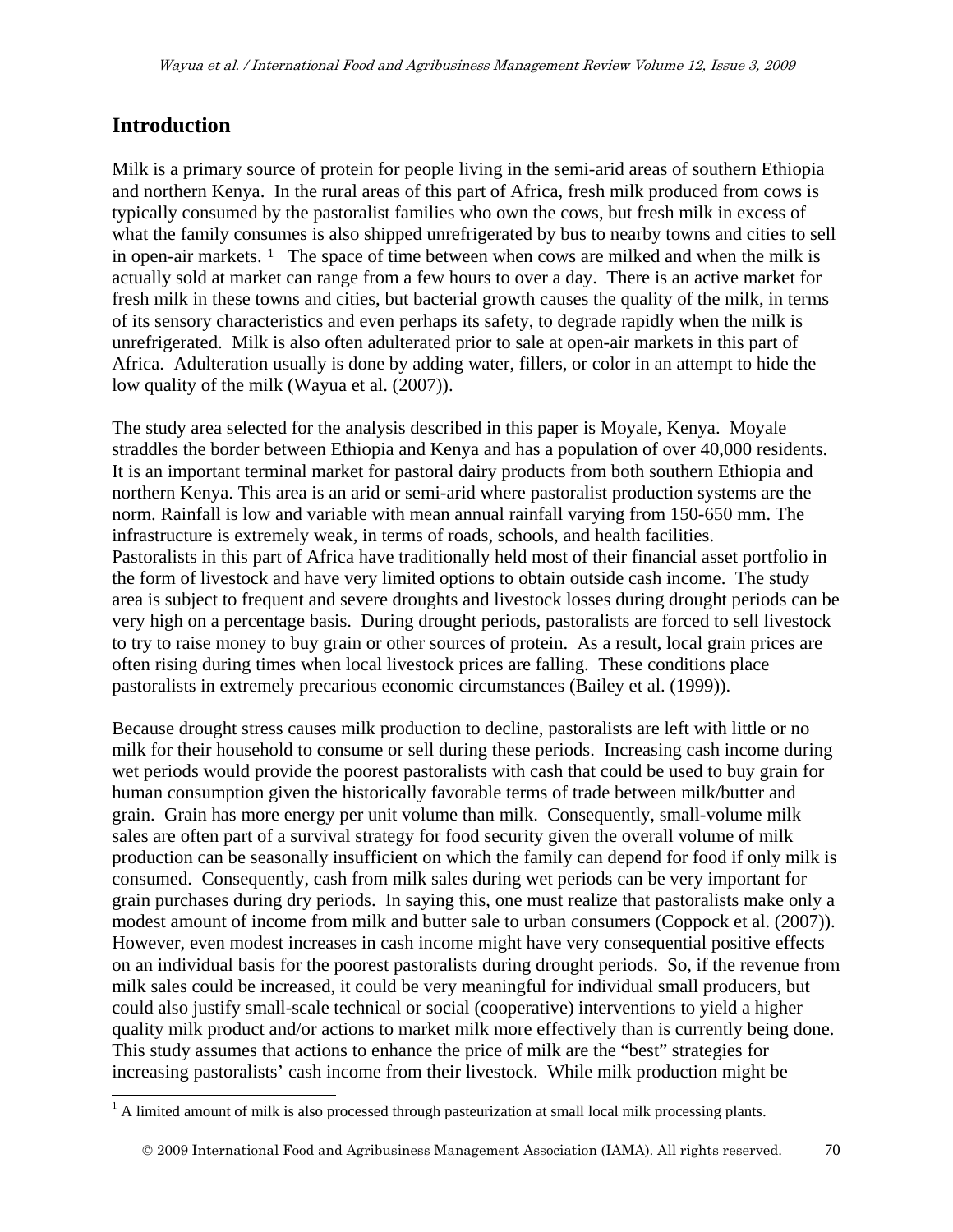increased by increasing the number of cows being milked, rangeland in the study area is already overgrazed and adding cows would exacerbate this problem. Also, adding additional cows adds additional risk because of frequent droughts.

This study determines if pastoralists could receive higher prices for the milk they sell if they made efforts to improve the sensory characteristics and assurances about the milk. It is acknowledged that food safety concerns are closely connected to this research question. However, there is at best loose government oversight of these markets and a very limited to no ability for market participants to obtain scientific measures about milk safety. This makes the sensory characteristics of milk sold in these markets and any assurances made by sellers the principal sources of information available to buyers with which to value milk. Consequently, this study examines the connection between sensory characteristics, assurances, and price.

Pastoralists might be able to marginally enhance these characteristics (sensory characteristics and assurances) in the milk they sell through actions such as shipment in sisal-wrapped, water-soaked jerry cans to help reduce the temperature of the milk before and during shipment. Agents might also be established at the markets to ensure that the milk is not adulterated while at the market or the milk could be sold to local processors where it could be fumigated<sup>[2](#page-2-0)</sup> and/or pasteurized. Pastoralists could also cooperate in establishing some type of basic branding or appellation strategies to signal quality to consumers. For example, certain villages could participate in assuring buyers that milk has been handled properly and has not been adulterated prior to sale.

Efforts to improve sensory characteristics and/or assurances for milk will increase production and/or transaction costs for pastoralists and these additional costs need to be covered by higher prices paid by consumers who are buying milk. Consequently, the economic success of actions taken to improve milk characteristics depends on consumer willingness to pay  $(WTP)^3$  $(WTP)^3$  for milk with better sensory characteristics and/or assurances compared to the milk that is currently being sold in local open-air markets. In other words, economic incentives need to exist for pastoralists to improve the quality of the milk they are selling. However, if fresh milk demand is constrained because consumers are unable or unwilling to pay for milk with better sensory qualities and assurances than the milk currently being sold in these markets, efforts to further develop these markets by enhancing these characteristics would not be currently possible.

The overarching objective and aim of this study is to provide recommendations to pastoralists in this part of Africa about whether or not higher milk prices can be achieved by improving the sensory characteristics or assurances related to their milk. The study reports, based on experimental auctions, whether or not milk consumers in Moyale are WTP more for milk with better sensory characteristics and/or assurances than for the milk that is typically sold in open-air markets in that city. The study (sampling, focus groups, and experimental auctions) was

 $\overline{a}$ 

<span id="page-2-0"></span><sup>&</sup>lt;sup>2</sup> Fumigation/smoking of vessels used for milking and milk storage is commonly practiced by pastoral communities in northern Kenya and the Greater Horn of Africa. Plant materials, including grass, shrubs and hardwoods, are used for smoking as well as cleaning the milk containers. Smoking flavors the product, disinfects (sterilizes) the container and is also thought to control fermentation by retarding bacterial growth (Ashenafi (1996); Coppock (1994)).  $3$  Willingness to pay or WTP is a term commonly used in the literature as a measure of the monetary value

<span id="page-2-1"></span>consumers are willing to pay for a good or service. This either be directly observed in the case of existing markets, unobserved in the case of a non-market good, or can be estimated using experimental markets such as is the case here.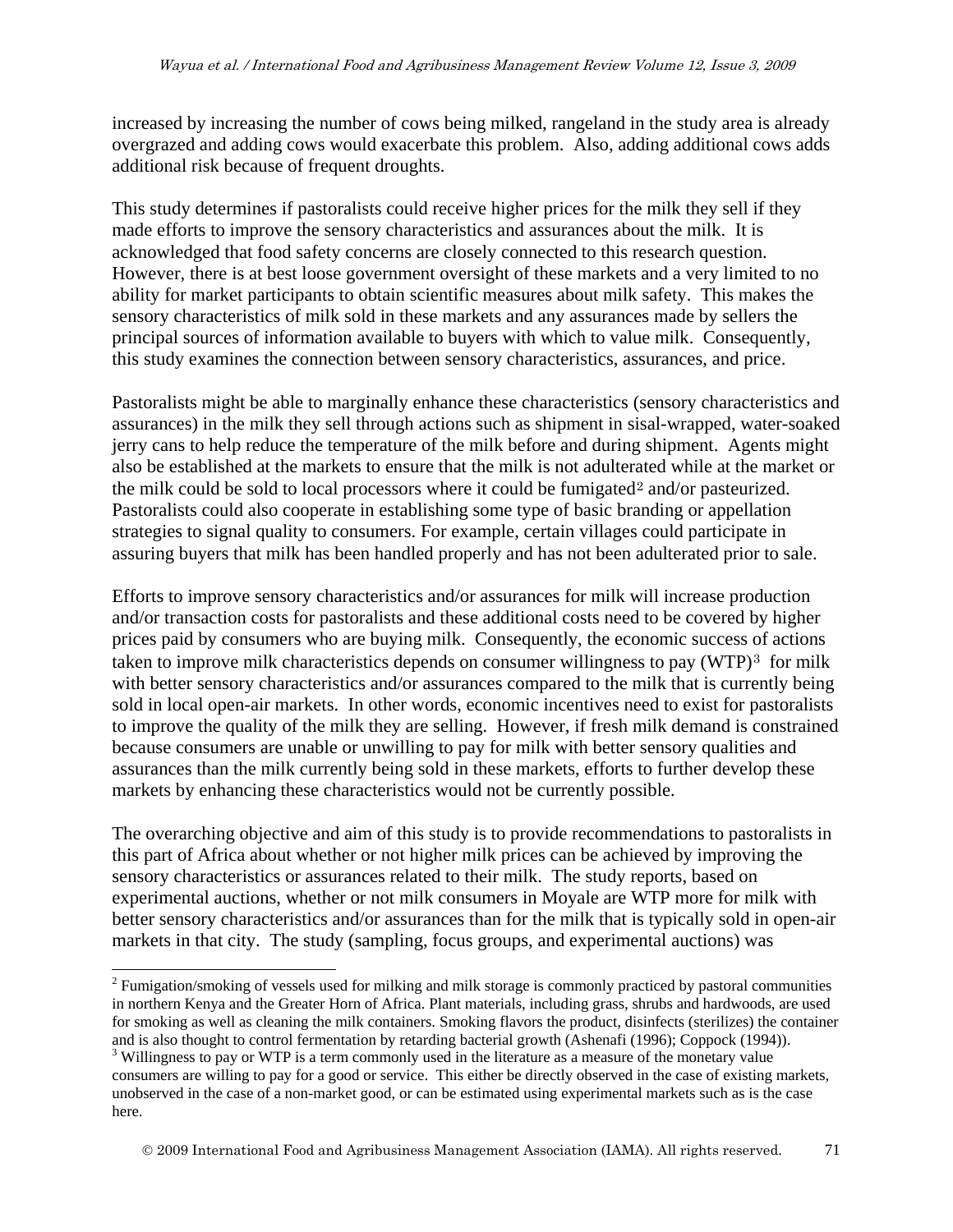conducted during the period of August 16-28, 2007 at a community social hall outside of Moyale.[4](#page-3-0) Transportation to and from the venue was provided to participants.

The demographics of participants in the experimental auctions are also used to determine the components of the market (niches) that might be willing to pay more for these enhanced characteristics. This type of information is essential for pastoralists if they pursue strategies to increase prices for the milk they sell.

To our knowledge, no past work has examined WTP for improved sensory characteristics and/or assurances for milk using experimental auctions in the study area. The results indicate that informed older women are willing to pay more for better milk quality in this market when compared with other market participants. Participants in the experimental auction also indicated a general willingness to pay more for additional food safety assurances about milk.

Consequently, there are segments of the Moyale milk market that could potentially be targeted with higher-quality (defined by improved sensory characteristics and assurances), higher-priced milk to increase pastoralists' incomes from milk sales. Improving these characteristics for a portion of the milk sold in these markets might also result in improving overall market quality for the milk sold in Moyale because these markets appear to be competitive and buyers would essentially be forced to improve these characteristics in the milk they sell if they wish to compete with milk being sold with improved sensory characteristics and/or assurances.

# **Defining Quality**

The basis for evaluating quality as it relates to food products is defined and represented in a number of different ways in the literature. For example, some studies examine food quality in terms of food's nutritional value (e.g., You and Nayga, 2005, Kim, Nayga, and Capps, 2001; and Poole, Marshall, and Bhupal, 2002). Other studies define food quality as food's observable (intrinsic) characteristics (e.g., size and color) or non-observable (extrinsic) characteristics<sup>[5](#page-3-1)</sup> (e.g., Kimenju and De Groote (2008); Charatsari and Tzimitra-Kalagianni, 2007; Chilton, Burgess, and Hutchinson, 200[6](#page-3-2); Travisi and Nijkamp, 2004; Tuncer, 2001; and Northen, 2000).<sup>6</sup> Many other studies have valued food characteristics using experimental auctions (e.g., Shogren et al. (1994); Hayes et al. (1995); Dickinson and Bailey (2002 and 2005); and Onyango, Nayga, and Govindasamy (2006); Goldberg, Roosen, and Nayga (2006)). [7](#page-3-3)

In this study milk quality is defined solely by the sensory characteristics and assurances consumers can use in these markets to judge the value of milk prior to consumption (e.g., smell,

2009 International Food and Agribusiness Management Association (IAMA). All rights reserved. 72

 $\overline{a}$ <sup>4</sup> Hellu Social Hall, about three km from town.

<span id="page-3-1"></span><span id="page-3-0"></span><sup>&</sup>lt;sup>5</sup> Extrinsic food characteristics often are related to assurances about production processes used to produce a food product and food safety (e.g., organic, animal welfare, environmental responsibility, social responsibility, absence of genetically-modified organisms, traceability, country-of-origin, etc.).

<span id="page-3-2"></span> $\frac{6}{6}$  Many of these past studies examining food quality use a hedonic approach in an attempt to identify the marginal contribution to price of specific characteristics using either regression techniques, experimental auctions, or conjoint analysis (e.g., Charatsai and Tzimitra-Kalogianni (2007).

<span id="page-3-3"></span><sup>&</sup>lt;sup>7</sup> Lusk and Shogren (2007) provide over 50 citations for valuations made using experimental auctions, most of them for food products.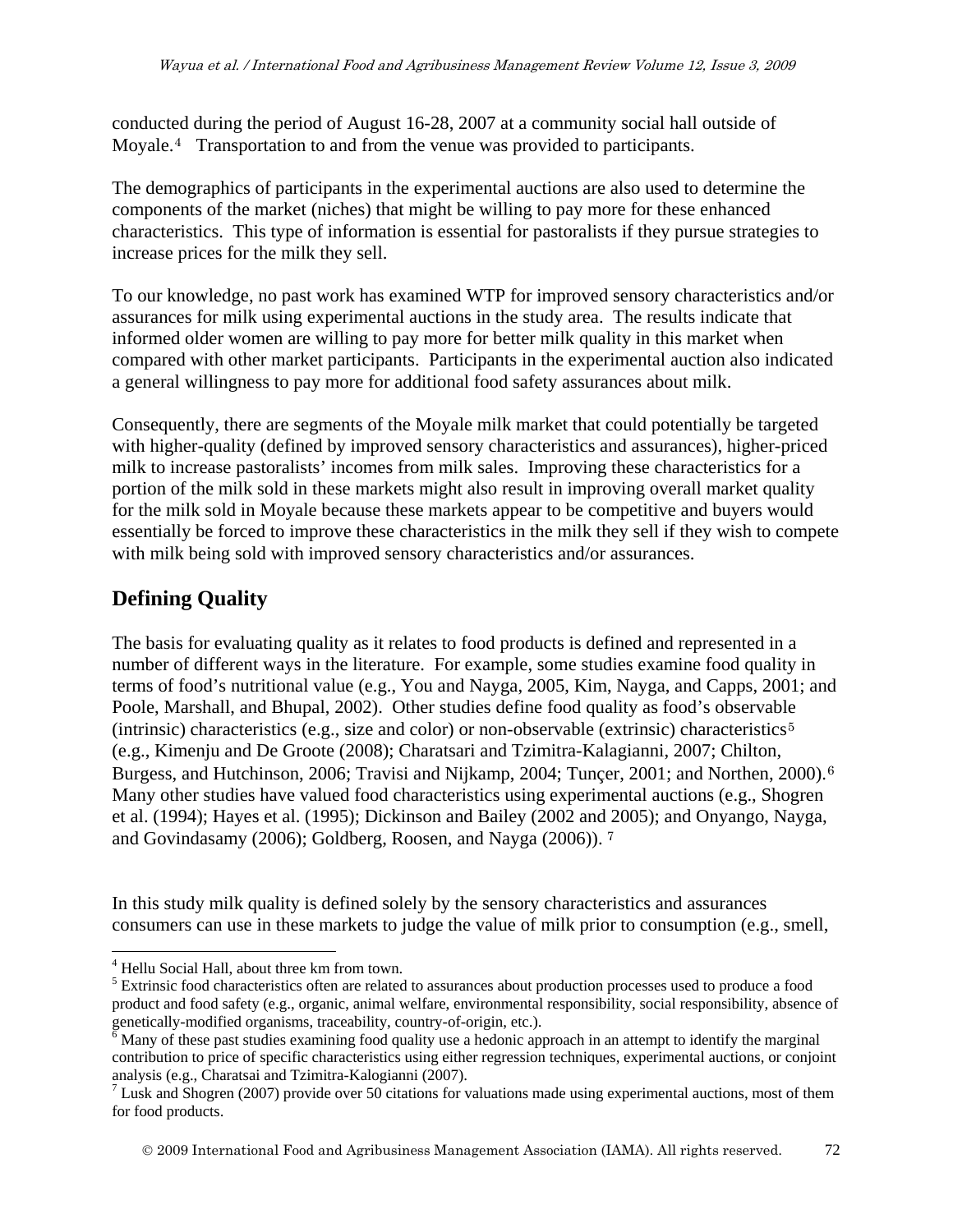taste, appearance and texture). The reason for using this definition is that it mirrors the information consumers have for judging the utility of milk in the open-air markets in Moyale. We assume that milk sellers and buyers attempt to judge milk's quality in these markets through sight, smell, and other sensory methods or assurances and base WTP largely on these characteristics. This relies on the premise that obtaining higher prices for fresh milk in these markets is hampered by the general poor sensory characteristics of fresh milk sold at the open-air markets (Wayua et al. (2007)).[8](#page-4-0)

# **Estimating WTP**

Establishing WTP for milk quality is an important, but only first step in this market development process because it doesn't consider how pastoralists and markets would need to organize to provide higher quality milk. If consumers are willing and able to pay for improved milk quality (as defined here) and, consequently improved food safety in these markets, overall milk quality should improve because the markets appear to be competitive.<sup>[9](#page-4-1)</sup> However, the poverty that characterizes most of the population in southern Ethiopia and northern Kenya raises a question about consumers' WTP for improved quality, because some researchers in the U. S. have suggested the demand for higher quality is associated with higher incomes and other demographic characteristics (e.g., Kinsey, 1997). We know of no study in this part of Africa that has examined WTP for food quality, in this case for milk, among poor populations. This type of information is important for market development activities not only in the study area for milk, but more generally in Africa because local market development efforts in Africa will typically need to be targeted at relatively poor consumers.

*Choice of Experimental Auctions as the Method to Elicit Valuation of Milk Characteristics* There continues to be a substantial discussion in the profession regarding the best method for eliciting values for new or improved (non-market) food products. Contingent valuation (stated preference) compared to revealed or observed preference methods are the two ends of the spectrum related to this discussion. Observed purchases (revealed preference) would be considered the preferred method for establishing WTP for products, but contingent valuation is still often used to elicit valuations for non-market goods and also public goods.

Experimental auctions provide a method for eliciting the value of new goods and services (in this case improved milk characteristics) that does not rely on the hypothetically rating of the survey participants as would be the case with contingent valuation methods. Lusk and Shogren (2007) argue that because contingent valuation methods inflict no consequences on those stating a valuation that "one response is a good as another from an economic standpoint because all responses have the same effect on a person's level of utility" (p.3). There is also evidence suggesting that persons' stated preferences are much higher than their actual WTP (List and Gallet (2001) and Kollmus and Agyeman (2002)). Experimental auctions place participants in an active market laboratory environment where market feedback is provided and choices result

<span id="page-4-0"></span> $\overline{a}$ <sup>8</sup> These are also referred to in the literature as information or search characteristics (i.e., Josling, Roberts, and Orden (2004); Hobbs (1997)).<br><sup>9</sup> No direct test for a competitive market was undertaken by this study. However, casual observation and

<span id="page-4-1"></span>communications with market participants suggest that buyers do compete in these markets rather than behaving cooperatively.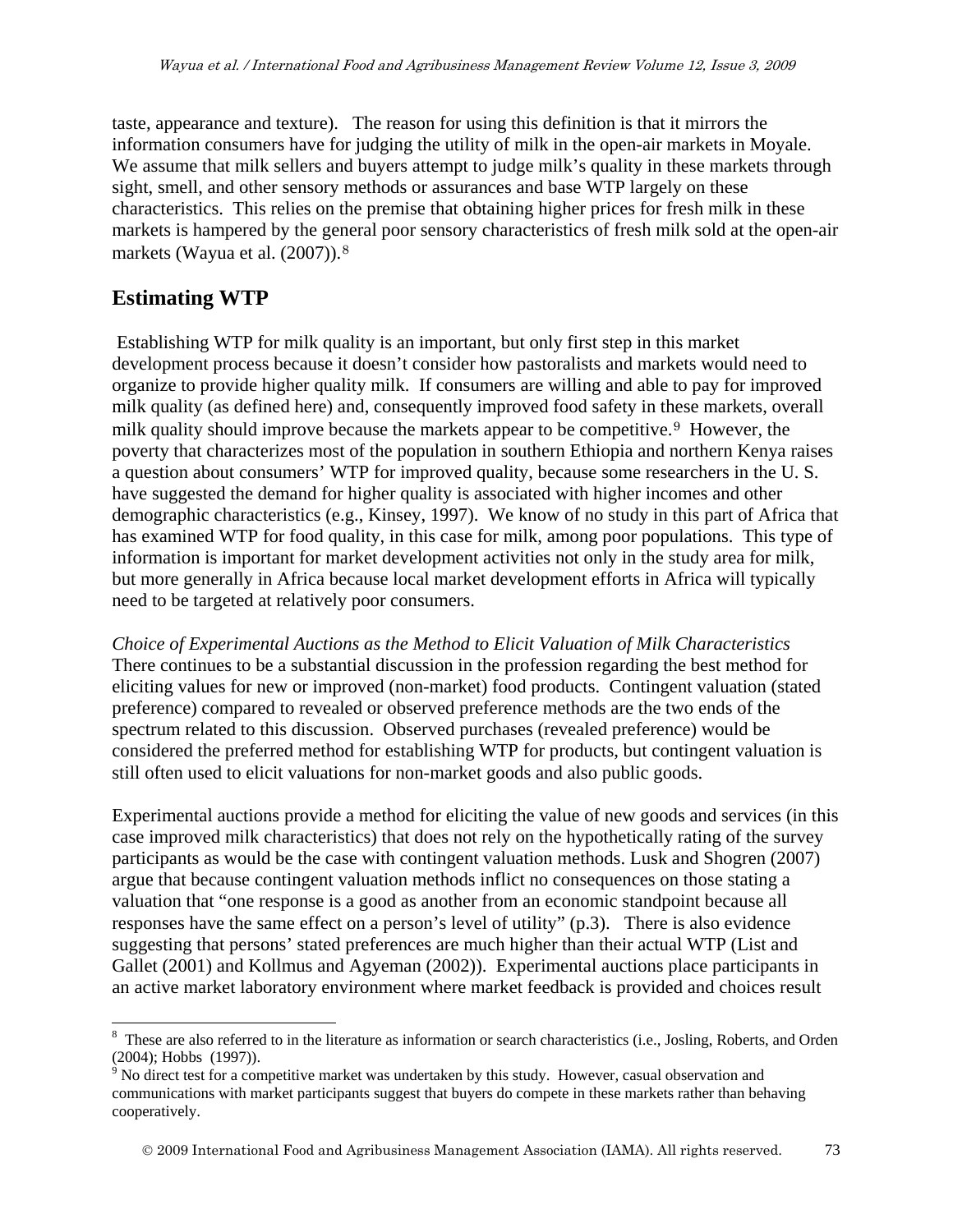in actual economic consequences (Lusk and Shogren (2007)). Although the results are achieved in an artificial environment, the fact that they are obtained in a market setting makes the bidding "incentive compatible." Because individuals submitting bids can be identified and individual information obtained using surveys following the experimental auction, it is possible to account for the heterogeneity in the valuations of participants in the auction (Lusk and Shogren (2007)). This provides significant advantages for identifying possible market niches for the product in question.

Obtaining observed market purchases with the same level of richness as experimental auctions would have been problematic in this study for a number of reasons. First, assuring the safety of participants was of paramount importance. Conducting a market test with non-processed milk in an open-air market presented unacceptable risks. Consequently, we choose to conduct an experimental auction in a controlled environment with participants who dealt in the open-air markets but with "safe" milk but which also had real quality differences in terms of its sensory characteristics. Second, obtaining the same level of data richness with individual information for purchasers would have been difficult if not impossible over a period of time given the difficult field circumstances associated with tracking purchases by individual buyers over time. Lastly, the costs of obtaining data on actual purchases would have been very costly given staff time and travel expenses. This led to the choice of experimental auctions as the method to elicit milk valuation in this study. [10](#page-5-0)

# **Selection of Participants for the WTP Experiments**

The experimental design for this study is motivated by Shogren et al. (1994) as modified, described, and applied by Dickinson and Bailey (2002 and 2005). However, the experiments in this study were carried out in the field under less than ideal conditions for recruitment and participation in the experiments. For example, developing a pool of participants meeting certain demographic characteristics (e.g., Dickinson and Bailey (2002 and 2005)) could not be done solely through a published recruiting announcement and self-selection process. Rather, this could only be accomplished through the help of key informants<sup>[11](#page-5-1)</sup> in the markets. These informants were asked to help identify consumers by approximate income and also occupation. A mix of consumers with both low and high incomes was needed to test for the affect of income on WTP. Managers/owners of restaurants, hotels, and other eating establishments were also identified because their milk purchases were considered an important potential market for milk with average quality above that typically sold in the open air markets.<sup>[12](#page-5-2)</sup>

<span id="page-5-0"></span> $\overline{a}$ <sup>10</sup> Critics of experimental auctions suggest that sample sizes are too small from which to draw general conclusions. While this criticism may have some validity no general conclusion about the efficacy of experimental auctions has yet been reached (see [http://www.eaae.org/eaae/images/docs/seminars/creda%20workshop-auctions%20final.pdf\)](http://www.eaae.org/eaae/images/docs/seminars/creda%20workshop-auctions%20final.pdf). In the meantime, some caution should be exercised relative to drawing general market conclusions using results from experimental auctions.<br><sup>11</sup> Including Moyale District Livestock Production Officer, Moyale County officials, and village leaders.

<span id="page-5-2"></span><span id="page-5-1"></span> $12$  The only secondary information available about the milk market in Moyale was a focus group study conducted earlier by the authors (Wayua et al. (2007)). The focus groups were designed to ascertain consumer attitudes about milk quality in the Moyale market. Some findings from this author publication are referred to here when they relate to the findings of this study.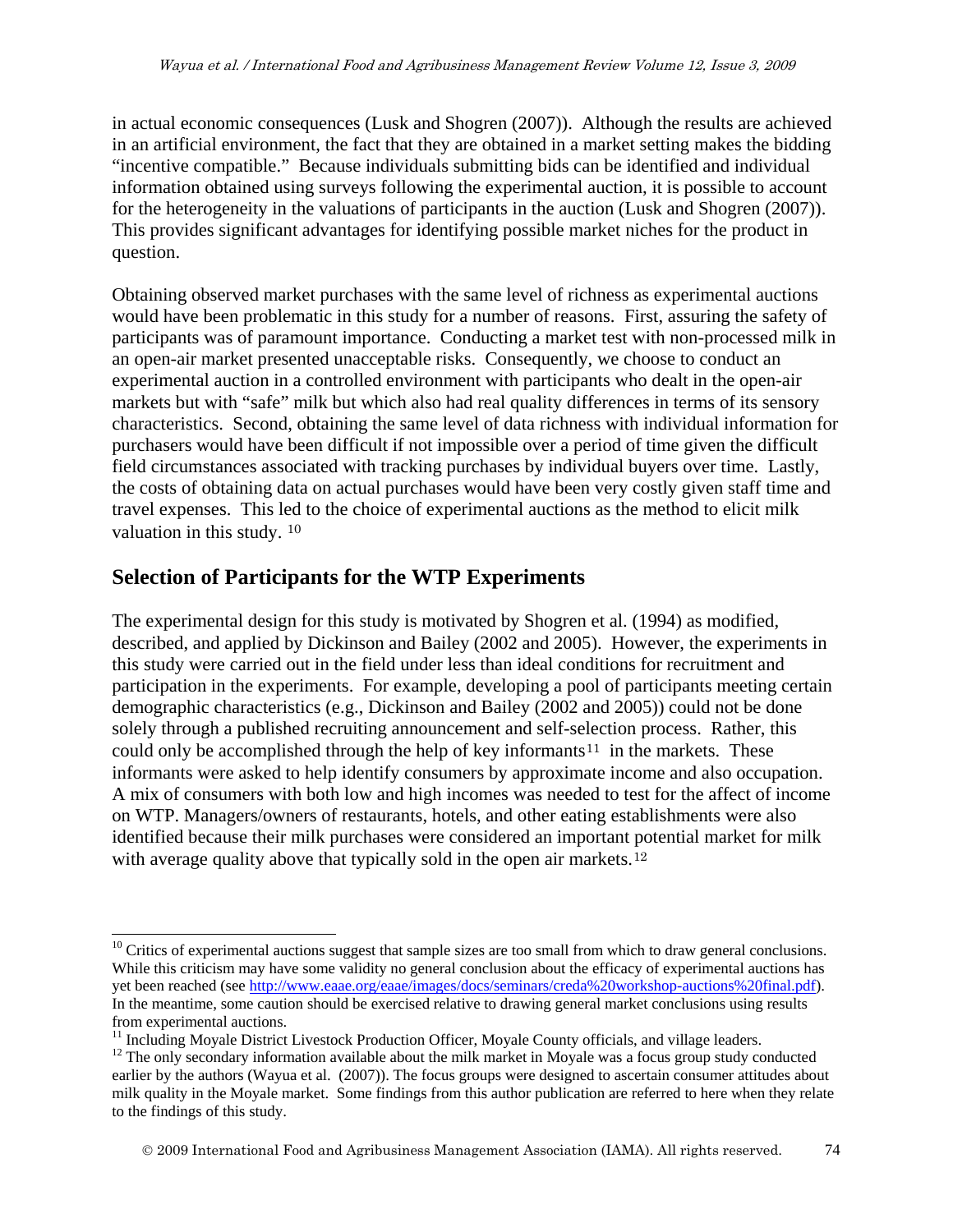Persons selected for the experimental auctions were responsible for milk purchases or making decisions on food purchase for his or her household or business. Participants were asked to participate in the study at two levels. First, participants were formed into focus group to determine their general perceptions of milk quality and marketing (Wayua et al. (2007)) (see Table 1 for a description of the steps used to select participants for the focus groups and then the experimental auctions). This included a discussion of methods the participants used to determine milk quality. Discussions during the focus groups centered on milk quality issues and did not broach the issue WTP so that bids in the auctions were not a function of consensus from the focus group discussions.

| <b>Step</b> | <b>Action and Result</b>                                                                                                                                                                                                                                                                                                                                                                                                                                        |
|-------------|-----------------------------------------------------------------------------------------------------------------------------------------------------------------------------------------------------------------------------------------------------------------------------------------------------------------------------------------------------------------------------------------------------------------------------------------------------------------|
| Step 1      | Identification of "key" informants in Moyale as contacts to help identify<br>potential participants by income level and occupation. Informants were known to<br>researchers and were familiar with Moyale.                                                                                                                                                                                                                                                      |
| Step 2      | With informants help, villages ( <i>ollas</i> ) within Moyale were identified and<br>assigned a general classification for income (low, medium, and high).                                                                                                                                                                                                                                                                                                      |
| Step 3      | Informants identified business owners who purchase milk (hotel and restaurant<br>owners by establishment size and sampling stratified based on size.                                                                                                                                                                                                                                                                                                            |
| Step 4      | Income-stratified (see Step 2) random sampling of <i>ollas</i> performed using the Red<br>Cross's Relief Register to select participants in the focus groups. Number of<br>participants was determined by an attempt to have 6-8 participants in each focus<br>group. For example, the target number of participants from a particular olla and<br>there were 56 households in the <i>olla</i> , then every 6t household (56/9) was selected<br>for the sample. |
| Step 5      | Six moderated focus groups formed by inviting selected participants (two groups<br>high income, two groups low income, and two groups business<br>owners/managers).                                                                                                                                                                                                                                                                                             |
| Step 6      | Participants in focus groups asked to identify members to participate in the<br>experimental auctions.                                                                                                                                                                                                                                                                                                                                                          |
| Step 7      | Three experimental auctions held (one group high income (10 participants), one<br>group low income (11 participants), and one group of business owners (10<br>participants)).                                                                                                                                                                                                                                                                                   |

**Table 1.** Steps in Selection of Participants for Focus Groups and Experimental Auctions August  $16-28$ , 2007, Moyale, Kenya

| <b>Experimental Auction Participants by Category</b> |          |               |       |  |  |
|------------------------------------------------------|----------|---------------|-------|--|--|
|                                                      | Male     | <b>Female</b> | Total |  |  |
| Low-income                                           | $\Delta$ |               |       |  |  |
| High-income                                          |          | 10            | 10    |  |  |
| Managers of hotel, restaurants, or                   | 10       |               | 10    |  |  |
| Other eating establishment                           |          |               |       |  |  |
| Total                                                | 14       |               |       |  |  |

2009 International Food and Agribusiness Management Association (IAMA). All rights reserved. 75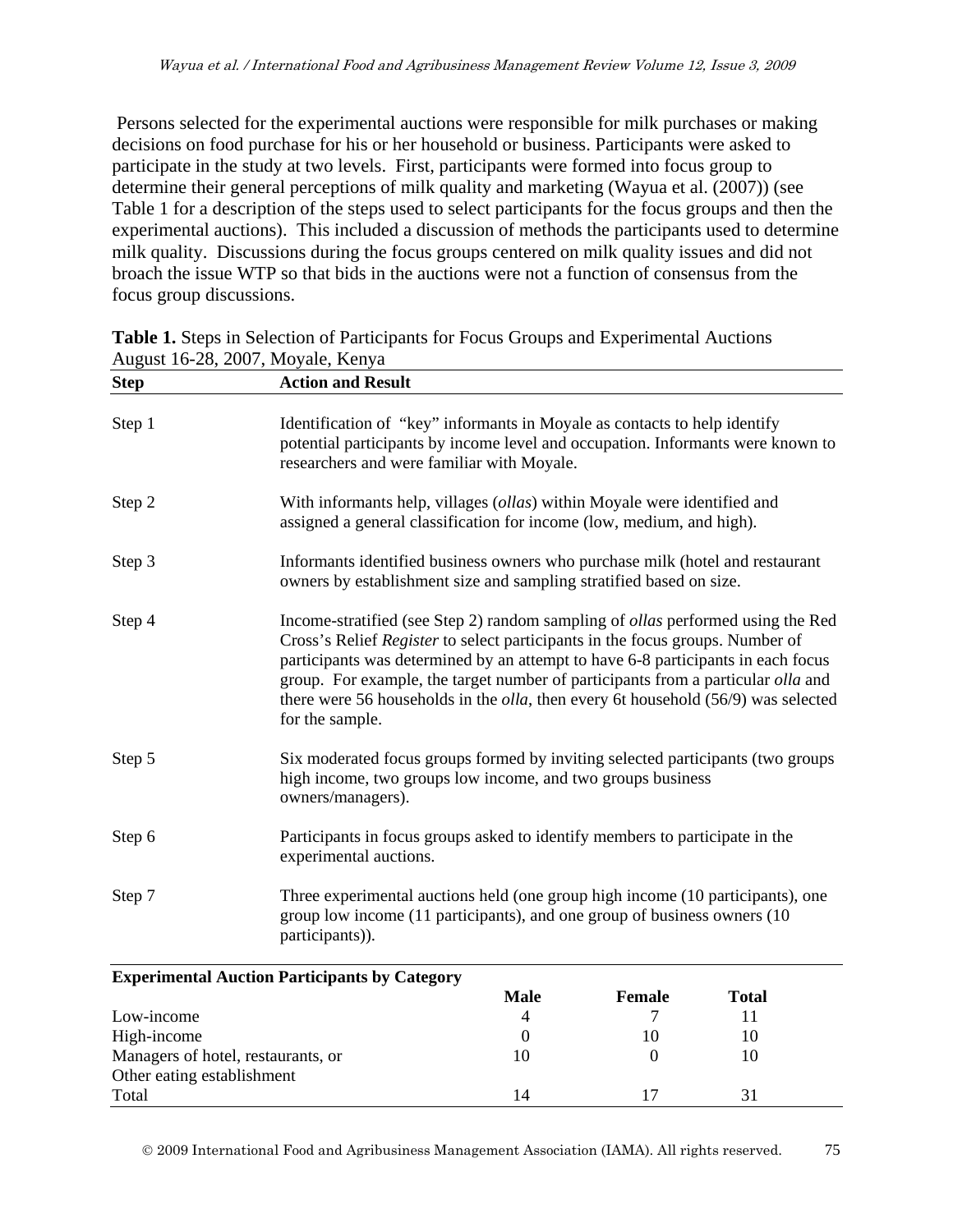We focus on consumer WTP in this paper because 1) the results of the focus groups are reported elsewhere (i.e., Wayua et al.(2007)) and 2) the methods for determining milk quality and what consumers are willing to pay for milk quality are two connected but separate issues. Thus, this paper concentrates on WTP and the connection between demographics and WTP for milk quality as we have defined it.

The focus groups were selected as a stratified, random sample based on income. Of course, "low" and "high" incomes are relative because the Moyale district is among the poorest in Kenya with the poverty level exceeding 90%. A random sample of business owners/manager stratified by the size of business was also done to include businesses that purchased milk. <sup>[13](#page-7-0)</sup> As a result, participants were selected from three separate groups: 1) managers/owners of retail outlets such as restaurants, hotels, and eating places, 2) households with high incomes that purchased milk from locations other than the open-air market, and 3) households with low incomes that purchase essentially exclusively from the open-air markets in Moyale (see Table 1).  $^{14}$  $^{14}$  $^{14}$ 

The focus groups consisted of 6-8 participants with two focus groups held per consumer category. Following Dickinson and Bailey (2002 and 2005), a target of 12 participants was desired for each experimental auction. Consequently, at the end of each focus group session the focus group participants were requested to select among themselves six persons to participate in the experimental auctions (so as to make  $6*2=12$ ). In doing this selection, the focus group participants discussed freely among themselves and gave a list of six people per focus group to the study organizers. The people on these lists were then invited by the organizers to participate in the experimental auctions on a separate day. Table 1 also reports gender and income-level information for the auction participants.

# **Conducting the Experimental Auctions**

After arriving at the experiment site, participants were endowed with Ksh  $50^{15}$  $50^{15}$  $50^{15}$  and a glass (one liter) of milk (endowed milk), and told to await instructions. The auction instructions<sup>[16](#page-7-3)</sup> were given orally to the subjects and all clarification questions answered prior to commencement of the experiment. The instructions were explained orally because of high illiteracy rates in the study area. The experiments were conducted by three members of the research staff of the Kenya Agricultural Research Institute (KARI)-Marsabit.

As indicated above, three experiments were conducted; one with business owners/managers, one with high-income consumers, and one with low-income consumers. The experiment consisted of several rounds of subjects bidding in a theoretically demand-revealing (second-price) auction format. When subjects placed bids, they bid on what they would be willing to pay to exchange their endowed milk for each of the four alternative milks that were auctioned during the experiment. Each subject in each group placed bids on the four different auction milks.

<span id="page-7-0"></span> $\overline{a}$ <sup>13</sup> Only 48 such business were identified by the key informants necessitating the requirement for a level of opportunity sampling for the business manager group.<br><sup>14</sup> Additional detail about size of different *ollas* and assignment by income category is available in Wayua (2007).

<span id="page-7-3"></span><span id="page-7-2"></span><span id="page-7-1"></span><sup>&</sup>lt;sup>15</sup> At the time of the research, i.e. August 2007, the exchange rate was Ksh. 70.4 per 1 USD.<br><sup>16</sup> Instructions were the same as those used by Dickinson and Bailey (2002 and 2005) and are provided as an appendix to this paper for purposes of review.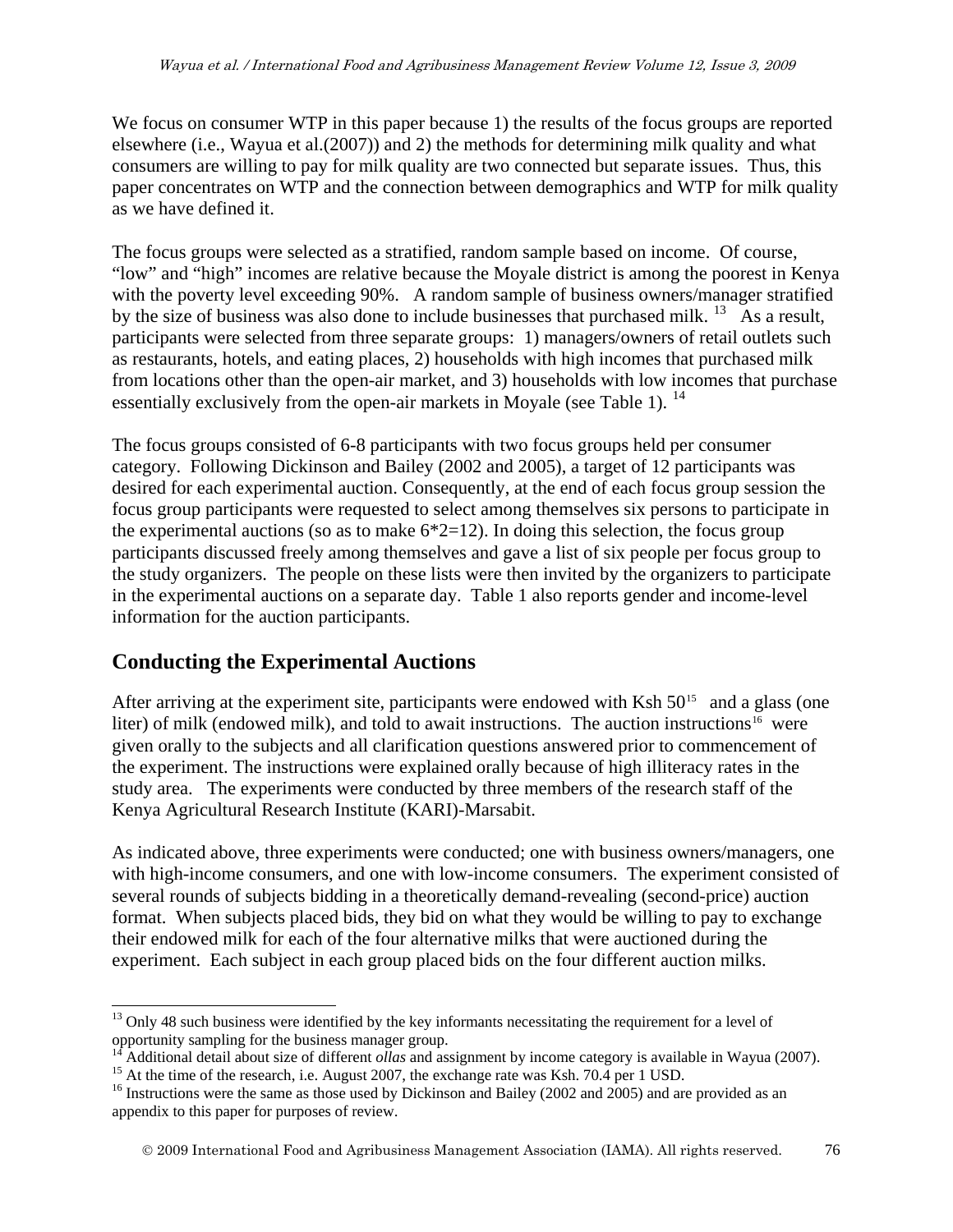Descriptions of the baseline (endowed) milk and the four other milks that were auctioned are found in Table 2.

| <b>Milk Type</b> | <b>Description</b>                                                                  |
|------------------|-------------------------------------------------------------------------------------|
| Baseline milk    | Fumigated* pasteurized fresh milk (processed at a local milk cooperative, i.e.      |
|                  | Pastoralist Resource Marketing Cooperative – PARMCO <sup>**</sup> ), adulterated by |
|                  | adding water (milk: water $= 75:25$ )                                               |
| Milk 1           | Factory processed UHT, purchased from shops in Moyale                               |
| Milk 2           | Cultured fermented milk, with no sugar (processed at PARMCO)**                      |
| Milk 3           | Non-fumigated pasteurized fresh milk (obtained from a nearby village in             |
|                  | Moyale Kenya and processed at PARMCO)                                               |
| Milk 4           | Fumigated pasteurized fresh milk (processed at PARMCO)**                            |

**Table 2.** Auction milk descriptions provided to experiment participants

\*Traditionally, milk containers are fumigated with smoke of wood chips from a special tree species/shrubs to preserve milk. \*\*Over 90% of milk processed at PARMCO is sourced from Ethiopia. All milk types were from cows.

Extreme care was taken to not expose participants to food safety risks. Consequently, the endowed milk was fumigated and pasteurized to ensure it was safe, but it was then adulterated with water to make it a proxy for lower quality milk (mixture of 75% milk and 25% water). This was considered the only "safe" procedure to determine the difference in WTP for the four alternative "high quality" milks compared to the baseline "low quality" milk. Consequently, this was a proxy for actual conditions in the open-air market and could be considered as generating a lower bound on WTP for milk quality compared to the actual milk sold in Moyale open-air markets. Participants were allowed to inspect the baseline milk and four alternatives through sensory perceptions (i.e., taste and smell). Consequently, most appeared able to perceive that the baseline milk had water added to it although this was not indicated to them by those administering the auction. The four alternative milks that were auctioned as an exchange for the baseline milk during the experiments represented different types of processed milk

After all the subjects' questions were answered, bids from each subject were taken first for Milk 1, then Milk 2, then Milk 3, and finally Milk 4 (this constituted one round of the auction). Ten total rounds were conducted with each group, with minimum changes in bids being Ksh 1. Participants were informed that they could bid a negative price to exchange the auctioned milk for their baseline milk if they wished (would need to be paid to exchange for the baseline milk). Market price information (i.e., the second highest bid for each milk auctioned) was announced after each round and prior to eliciting the next round's bid for that milk. Subjects were told prior to the commencement of the auction that a random draw at the end of the 10th round would be the binding round to determine which of the four auction milks would be sold to the "winner". They were also informed that a second random draw would determine which of the ten rounds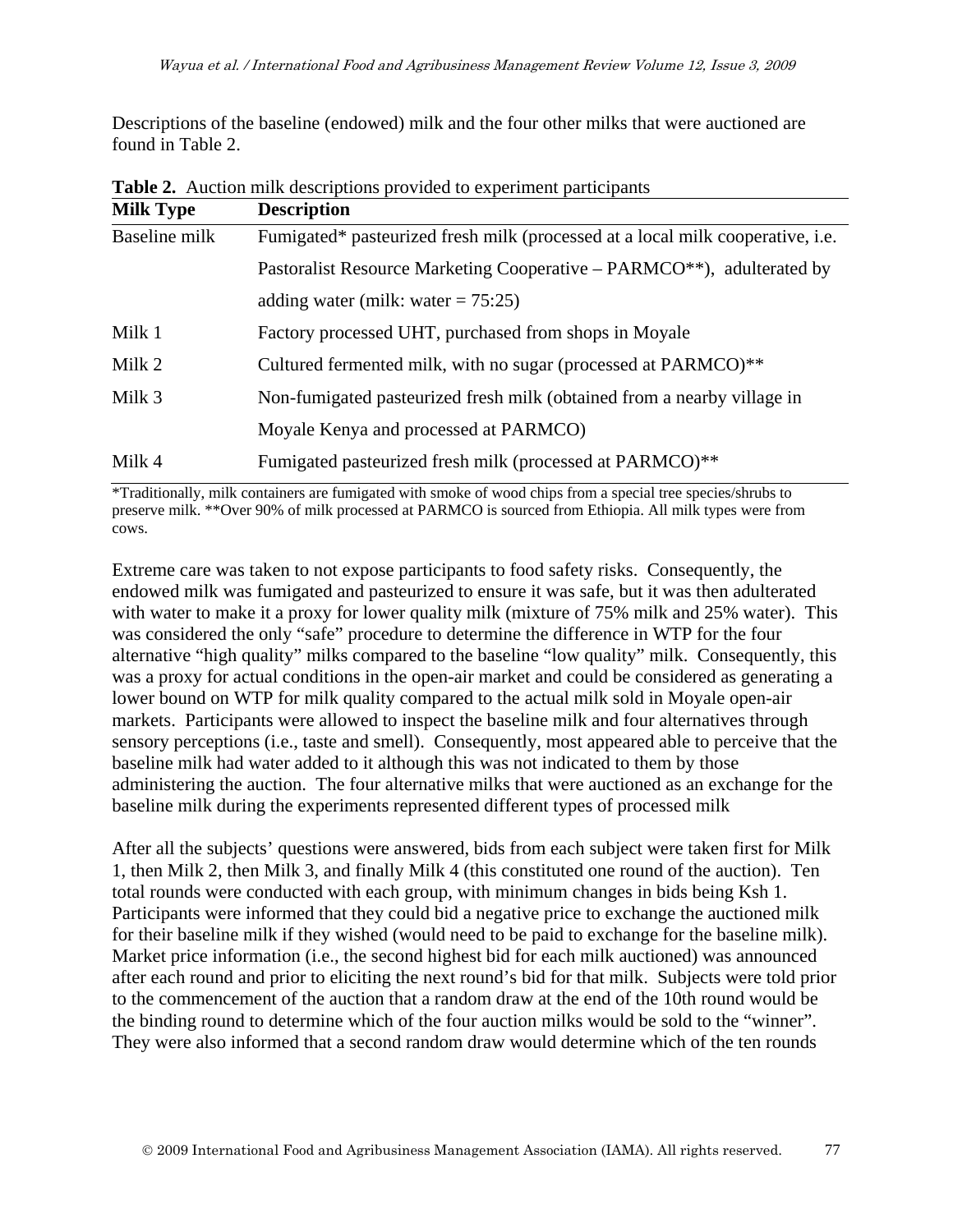for the randomly-selected milk would be the binding round.<sup>[17](#page-9-0)</sup> Consequently, only one of the auction milks was actually auctioned in each experiment (Dickinson and Bailey (2002 and 2005)). Subjects were fully aware prior to starting the first round that there was a uniform chance that any round for any auction milk might be the binding auction.

At the end of the experiment the "winner" of the auction was identified by random selection of both the binding round and milk that was actually sold.<sup>[18](#page-9-1)</sup> All subjects were then required to consume their milk (either the baseline milk or the auctioned milk in the case of the one "winner") prior to leaving the experiment with their experiment cash. Communication was not allowed among participants during the auction process. Instead participants were requested to ask any questions they had directly to the facilitator. At the end of the auction all participants filled out a brief questionnaire reporting their demographic characteristics and other information that might affect their demand for milk quality.

#### **Testing for the Influence of Demographic and other Characteristics on Bids**

Demographic and other participant characteristics are expected to influence the results of experimental auctions (i.e., Casari, Ham, and Kagel (2007); Umberger and Feuz (2004); and Dickinson and Bailey (2002 and 2005)). A brief questionnaire was administered to participants at the end of each auction to obtain these characteristics. The questionnaires were administered orally to those who were unable to fill out the questionnaire by themselves for reasons of literacy.

A regression equation was used to estimate the influence of demographic and other characteristics on participants' WTP for milk quality. The specification of this equation was the following:

$$
BID_{ij} = \alpha_0 + \sum_{j=1}^{3} \alpha_j MILK_{ij} + \alpha_4 AGE_i + \alpha_5 GENDER_i + \alpha_6 CHILDREN_i + \alpha_7 INCOME_i + \alpha_8 NOTEDUC_i + \alpha_9 BUYER_i + \alpha_{10} NEWS_i + \alpha_{11} OPENMKT_i + \alpha_{12} ASSURE + \varepsilon_{ij},
$$

where *BID<sub>ij</sub>* was the average bid during the last five rounds by the  $i<sup>th</sup>$  (i=1, ..., 31) auction participant for the  $j<sup>th</sup>$  milk ( $j=1,2,3,4$ ). *MILK* represents intercept binary variables measuring differences in *BID* based on the milk being auctioned (Milk 4 was the omitted, base variable). *AGE* was the participant's age in years and *MALE* was a binary variable that took on the value of one if the participant was a male and zero if female. *CHILDREN* was the number of children in the household and *INCOME* was a binary variable with value one if participants fell into the highest income categories (10,000 KSH per month or more) for the sample and zero otherwise. *NOTEDUC* was a binary variable with value one if the person had no formal education and zero otherwise while *BUYER* was a binary variable assigned one if the person was the primary food purchaser for the household and zero otherwise. *NEWS* was the number of newspaper and other reports, such as radio reports, the person had read about food-borne illness during the previous

 $\overline{a}$ 

<span id="page-9-0"></span><sup>&</sup>lt;sup>17</sup>The purpose for randomly selecting the binding round and milk to be sold was so that each bid was a potential "winner."

<span id="page-9-1"></span><sup>&</sup>lt;sup>18</sup> One of the ten bidding rounds was randomly selected at the "binding" round and one of the four alternative milks was selected as the milk that was sold as a result of that binding round.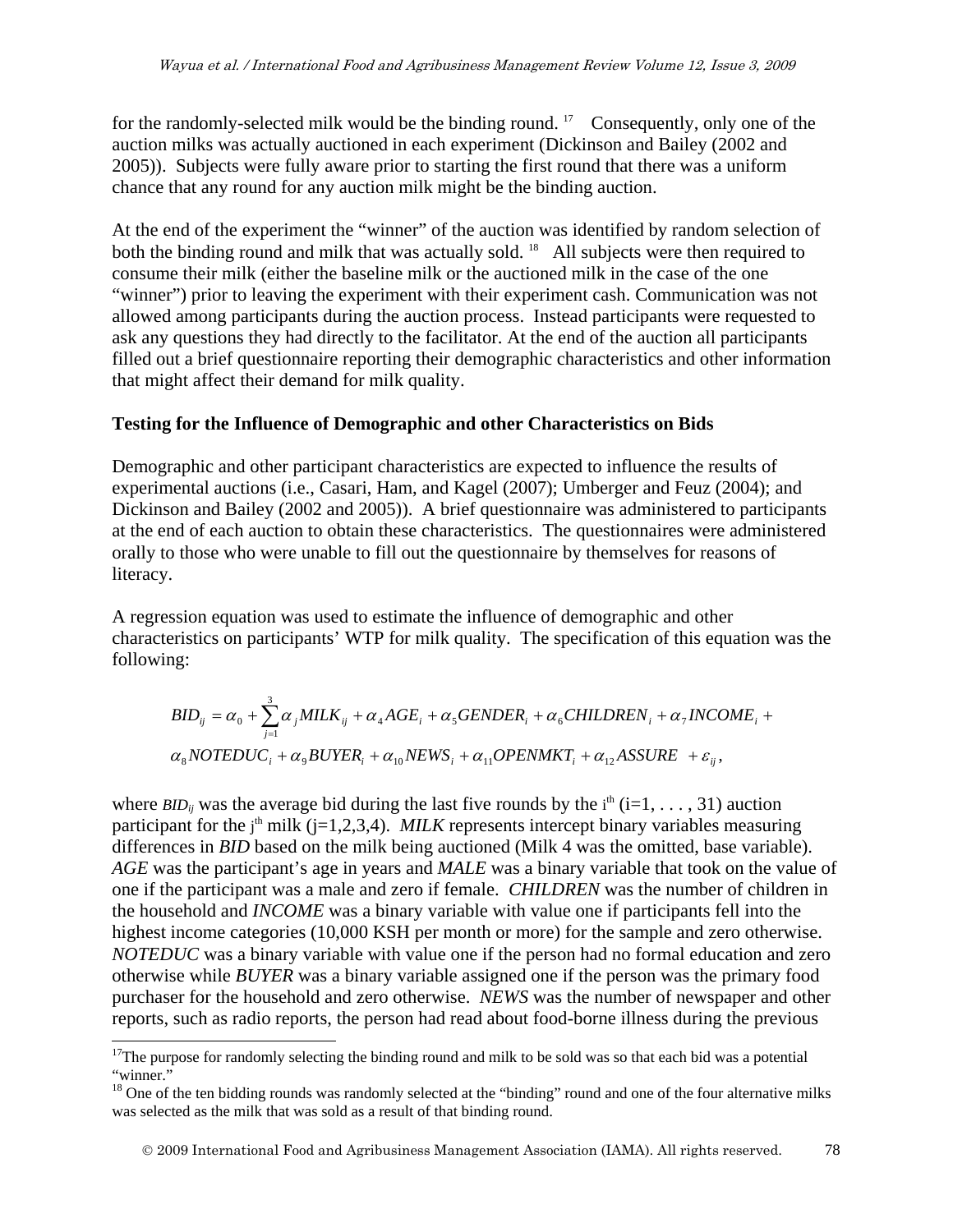six months and *OPENMKT* was a binary variable with value one if the participant thought the baseline milk was similar to what they could buy in the open-air market or zero otherwise. *ASSURE* ascertains whether or not the participants would be willing to pay for added assurances about food safety and had a value of one if respondents indicated they would place a high value on these types of assurances and zero otherwise. <sup>[19](#page-10-0)</sup>  $\alpha_0$  is the intercept,.  $\alpha_1 - \alpha_{12}$  are parameter estimates and  $\varepsilon$  is random error term.

The economic reasons for selecting the variables for the regression were that one would expect different average bids if participants perceived a difference in milk quality between the four alternative milks (*MILK*j). However, there is no a *prior* expectation for preferences for Milks 1, 2, and 3 compared to Milk 4 because all four have enhanced characteristics compared to the baseline milk. The important point relating to quality is that each of the alternative milks received average bids that exceeded zero (were preferred to the baseline milk). One might expect that women tend to be more concerned about food safety than men because they are often given primary responsibility for the health of household members. Consequently, the sign of the parameter estimate for *MALE* was expected to be negative. Because food-borne illness can pose greater risks for children than adults, the parameter estimate on *CHILDREN* is expected to be positive.

Economic theory (Kinsey, 1997) suggests that respondents with high incomes are expected to be willing and able to pay more for milk quality so the parameter estimate for *INCOME* is expected to be positive. *NOTEDUC* may play a role in the demand for milk quality if it results in participants having more knowledge about the risks of bacteria in milk that is unrefrigerated. Consequently, uneducated people may not be willing to pay as much for high quality milk as people with more education and the expected sign for the parameter on *NOTEDUC* is negative. Experienced food buyers would be expected to be more discerning about milk quality than others who do not have the primary responsibility for buying food for their household. This suggests that the parameter estimate on *BUYER* should be positive. Participants who have received relatively more information about food-borne illness than other participants in the recent past would be expected to be relatively more sensitive about milk quality than the less informed group. Consequently, the parameter estimate for *NEWS* was expected to have a positive sign. The sign for *OPENMKT* was an important part of the analysis because it indicates whether or not persons perceiving the baseline milk to be similar to what can be purchased from open-air markets would be willing to pay more for higher quality milk. One would expect that if participants perceived the baseline milk as roughly equivalent to what they could buy in the open-air markets that the parameter estimate for *OPENMKT* should be positive assuming that such milk would be considered lower quality, on the average, than the auctioned milks. One would expect a positive parameter estimate for *ASSURE* given that participants would be expected to be willing to pay more for added assurances and information about food safety. The White test was used to test for the presence of heteroskedasticity in the auction data (Greene, 2003). The test revealed that the null hypothesis of homoskedastic error terms for the model specified by equation (1) could not be rejected. Consequently, ordinary least squares (OLS) was used to estimate the parameters of equation (1). The parameters of equation (1) can reveal niches within the market in Moyale that are willing to pay for milk quality. This provides help to

 $\overline{a}$ 

<span id="page-10-0"></span><sup>&</sup>lt;sup>19</sup> ASSURE essentially became a proxy for the value of additional information that could be provided to consumers about milk safety and other characteristics.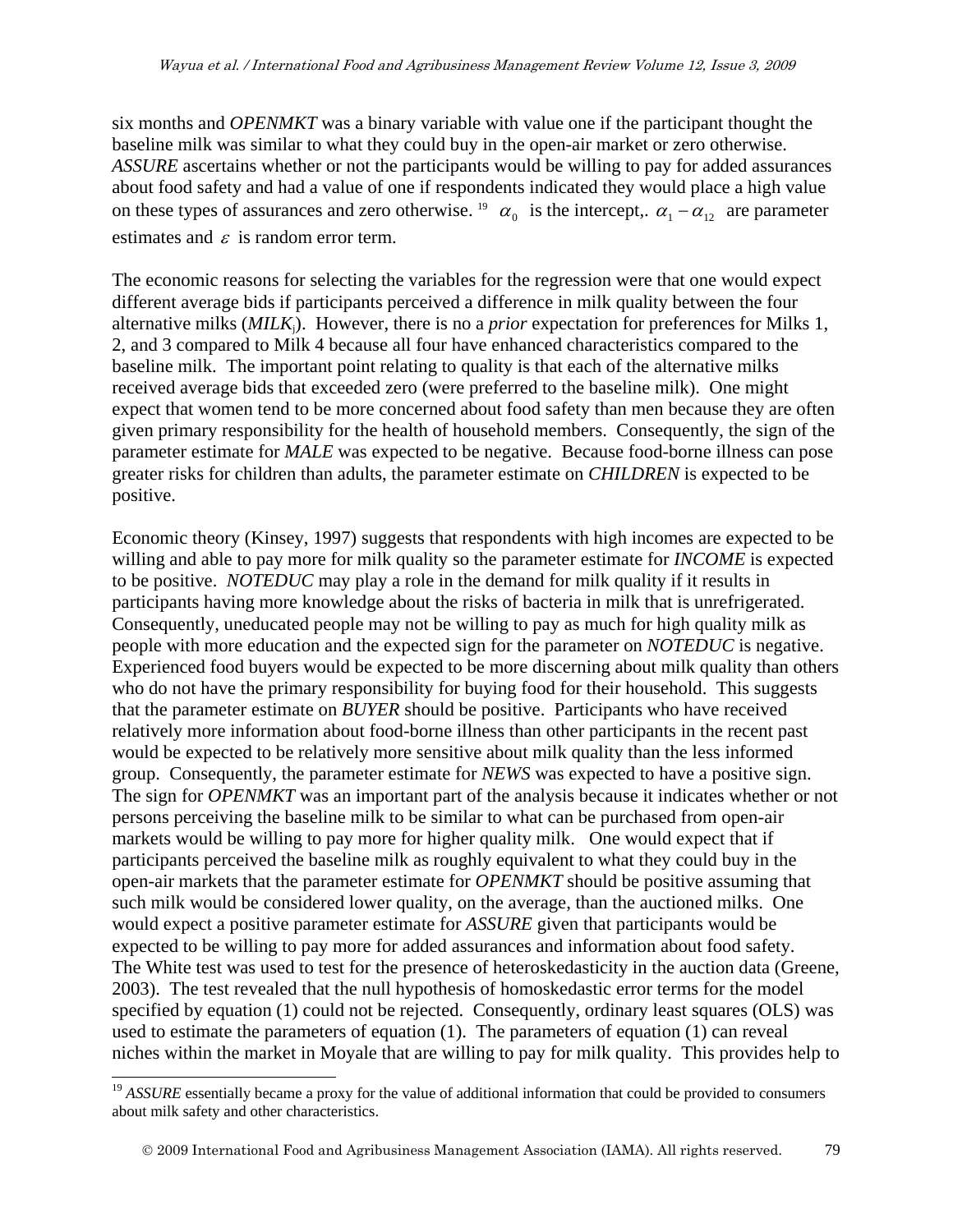pastoralists as they are considering efforts to improve milk quality because it gives insights about which consumers are willing to reward those efforts with higher prices. The following section reports results of the experimental auctions, the parameter estimates for equation (1), and additional analysis regarding WTP for milk quality in the Moyale market are provided in the following section.

# **Experimental Results and Effects of Demographics and Other Characteristics on WTP**

Table 3 (see Appendix 1) reports the responses to the survey of participants and provides basic demographic and other information about the participants. There were a total of 31 participants in the experimental auctions. There were a few more females than males (17 females and 14 males) and almost all were married. The respondents reported having an average of almost four children and an average age of about 37. Over 25% of participants had no formal education *(NOTEDUC)* and 58% indicated that they were unemployed *(EMPLOYED).* A high percentage of participants (67.7%) had income under 5000 Ksh. per month. Less than 50% of the respondents indicated that they had at least some confidence in the government's current food inspection system *(GOVTRUST).* A large percentage of participants indicated that they wanted more information and assurances about the food they consume *(ASSURE, TRACE,* and *PROCED*). In summary, the participants tended to be fairly young, poor people with limited education who have little confidence in their government's food safety inspection system and who would like more information and assurances about the food they buy.

Figure 1 presents the summary data from the experiments (see also Table 1). Figure 1 shows the average percentage bids of the experiments by round. The percentage bids were calculated as the actual bid made by the auction participant divided by the value of the baseline milk as estimated

— Milk 2 — — Milk 3 …… Milk 4



 $\cdot$  Milk 1  $-$ 

**Figure 1.** Average percentage bids to replace baseline milk with four alternative milks, Moyale, Kenya.

by the participant. Average percentage bids were the average bids for each round over the 31 participants in the experimental auctions. The patterns of the average bids are very consistent with past studies such as Dickinson and Bailey (2002 and 2005) where average early-round bids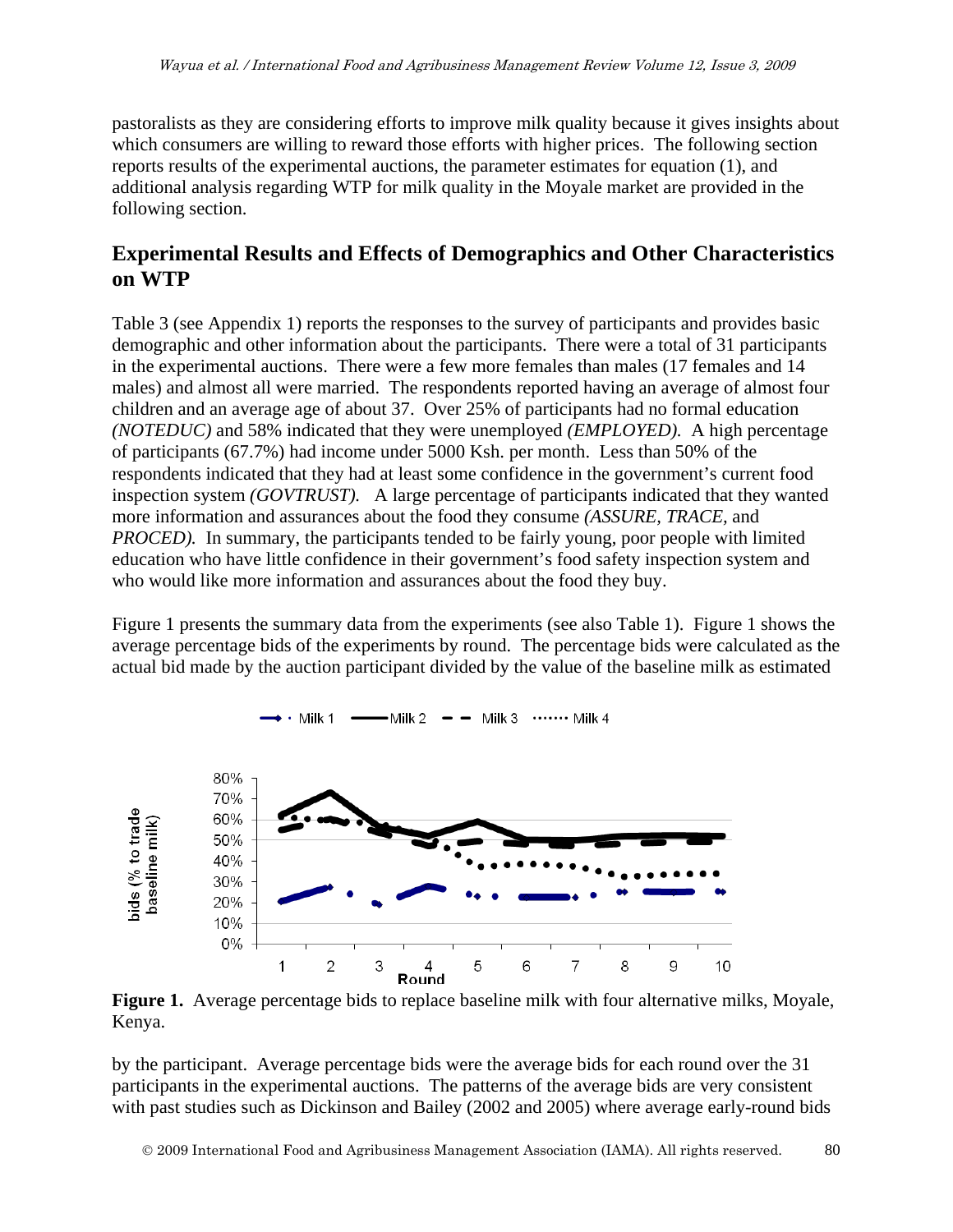tend to be relatively high compared with later-round bids which tended to converge to a stable value, especially during the last five rounds of bidding. The average percentage bids reported in Figure 1 provide evidence for WTP for quality in milk (i.e., WTP to exchange each of the auctioned milks for the baseline milk). However, additional information about the distribution of bids provides additional detail about the array of bidder opinions. That is, although the average percentage bid is positive for all auction participants, the range and frequency of bids helps one understand how uniform opinions were among the bidders.

Table 4 displays the empirical frequencies of bids for WTP to exchange the baseline milk. This helps to interpret and compare results because the distributions are not normally distributed thus making standard statistical tests not valid for comparing the distributions. The average percentage bid during the last five rounds of bidding for each individual is used to build the bid frequencies reported in Table 4. Using the average bid for the last five round accounts for learning by auction participants and provides a more stable measure of WTP than if all 10 rounds were used in the calculation. An obvious outlier existed for one of the bidders for Milk 4 (see Table 4 extreme positive bid for Milk 4). The outlier was excluded when the regression analysis was performed.

| <b>Uneven Ranges for Average Bids</b> |                  |                |                              |                |
|---------------------------------------|------------------|----------------|------------------------------|----------------|
| During Final Five Rounds              | Milk 1           | Milk 2         | <b>Frequencies</b><br>Milk 3 | Milk 4         |
| $-100\%$ or less                      | $\mathbf{1}$     | $\overline{0}$ | $\overline{0}$               | $\theta$       |
| $-99\% - 1\%$                         | $\overline{4}$   | 1              | 1                            | $\overline{0}$ |
| 0%                                    | $\mathbf{1}$     | $\overline{2}$ | $\theta$                     | 2              |
| $1\% - 25\%$                          | 12               | 10             | 15                           | 13             |
| 26% - 50%                             | 7                | 7              | 5                            | 13             |
| 51% - 100%                            | 6                | 5              | 6                            | 2              |
| 101% - 150%                           | $\overline{0}$   | 6              | $\overline{4}$               | $\overline{0}$ |
| 151% - 200%                           | $\mathbf{0}$     | $\overline{0}$ | $\overline{0}$               | $\theta$       |
| $200\% +$                             | $\boldsymbol{0}$ | 0              | $\boldsymbol{0}$             |                |

**Table 4.** Bid Frequencies for Participants in Experimental Auctions, Moyale, Kenya.

The bid frequencies demonstrate relatively large variations in bids but the distributions are skewed to the right. For example, few participants (four bidding on Milk 1 and one bidding on Milk 3) placed negative percentage bids, but the vast majority of bids (95.9% of them) were positive thus indicating WTP for exchanging the baseline, adulterated milk. The variation in bidding raises questions about why opinions among the bidders varied as much as they did. The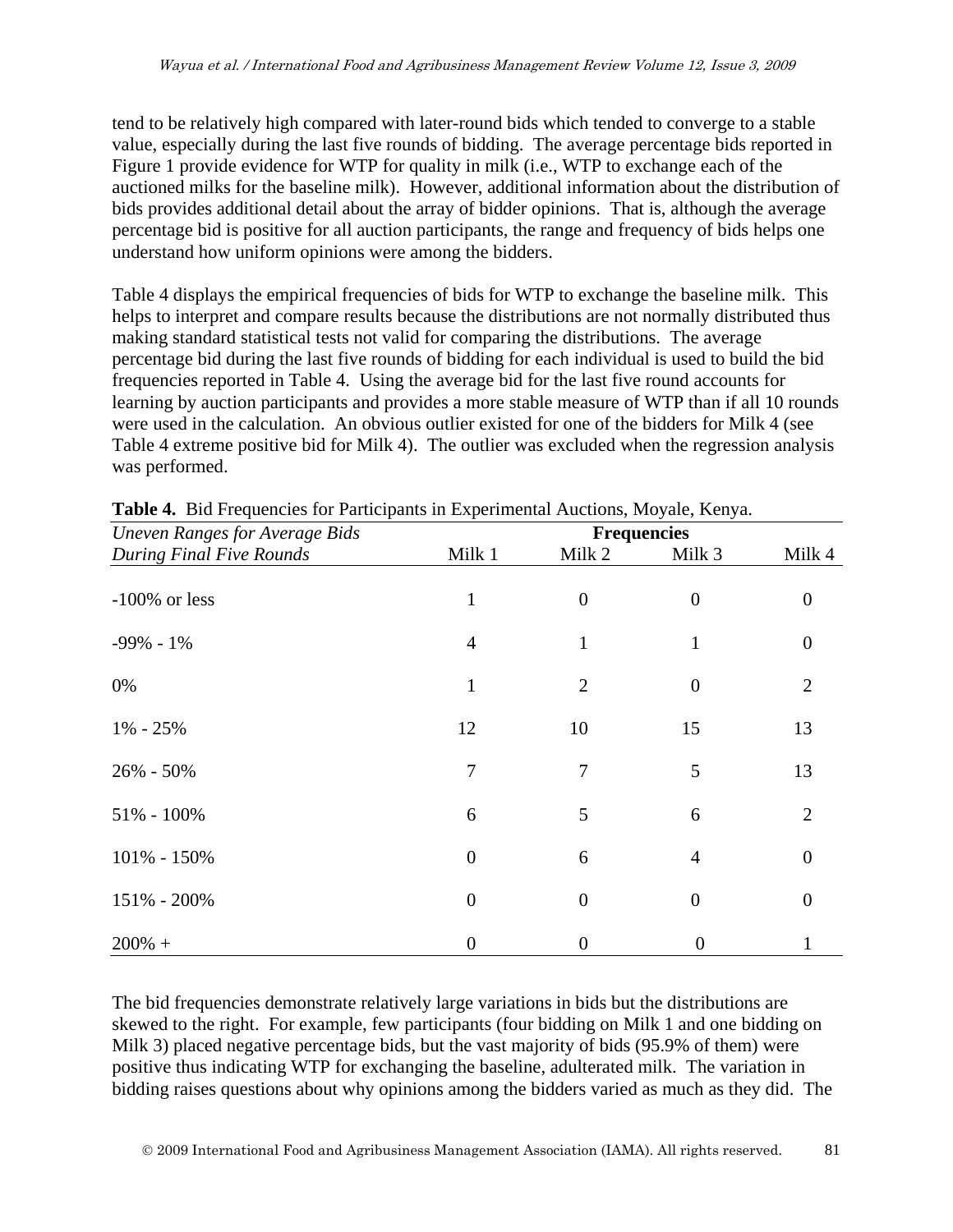regression analysis helps to provide additional insights explaining some of the variation in the data.

The OLS parameter estimates for equation (1) are reported in Table 5. A number of useful results appear in Table 5. For example, Milk 2 and Milk 3 received statistically higher bids than Milk 4 suggesting that processed milk from PARMCO is perceived as being higher quality than UHT milk. This may make sense when one considers that UHT milk can sometimes have a slightly off flavor as a result of its processing at high temperatures. Consequently, this result may be revealing a preference for processed milk that has a flavor similar to fresh milk. The results provide strong statistical evidence that older, female participants in the experimental auctions were willing to pay more for milk quality than other participants *(MALE and AGE).*

| <b>Independent Variable</b> | <b>Parameter Estimate</b> | <b>Independent Variable</b> | <b>Parameter Estimate</b> |
|-----------------------------|---------------------------|-----------------------------|---------------------------|
| Intercept                   | $-0.064$                  | <b>NOTEDUC</b>              | $-0.143$                  |
|                             | (0.177)                   |                             | (0.091)                   |
| MILK 1                      | $-0.024$                  | <b>BUYER</b>                | $-0.001$                  |
|                             | (0.083)                   |                             | (0.112)                   |
| MILK <sub>2</sub>           | $0.249**$                 | <b>INCOME</b>               | $-0.070$                  |
|                             | (0.083)                   |                             | (0.114)                   |
| MILK 3                      | $0.219**$                 | <b>NEWS</b>                 | $0.132**$                 |
|                             | (0.083)                   |                             | (0.044)                   |
| <b>MALE</b>                 | $-0.535**$                | <b>OPENMKT</b>              | 0.125                     |
|                             | (0.086)                   |                             | $(0.073)*$                |
| AGE                         | $0.008*$                  | <b>ASSURE</b>               | $0.196**$                 |
|                             | (0.004)                   |                             | (0.098)                   |
| <b>CHILDREN</b>             | 0.006                     | Adjusted $R^2$              | 0.363                     |
|                             | (0.020)                   | $N = 123$                   |                           |
|                             |                           |                             |                           |

| <b>Table 5.</b> Estimated Parameters for Model Examining the Impact of Demographic and |  |  |  |
|----------------------------------------------------------------------------------------|--|--|--|
| Other Characteristics on WTP for Milk Quality in Moyale, Kenya.                        |  |  |  |

<sup>a</sup> Standard errors are in parentheses.

\* Denotes statistically different than zero at the 10% level of confidence.

\*\* Denotes statistically different than zero at the 5% level of confidence.

There was also weak statistical evidence<sup>[20](#page-13-0)</sup> that participants with no formal education were not willing to pay as much for milk quality as were participants with some formal education *(NOTEDUC).* This result suggests that literacy may be important in becoming informed about milk quality and is supported by the positive and statistically significant parameter estimate for *NEWS. INCOME* had an unexpected negative, though statistically insignificant sign as did *CHILDREN and BUYER.* Statistical evidence was exhibited suggesting that persons that thought the baseline milk was similar to what could be bought at the open-air markets

<span id="page-13-0"></span> $\overline{a}$ <sup>20</sup> *NOTEDUC* parameter estimate's p-value was 0.118.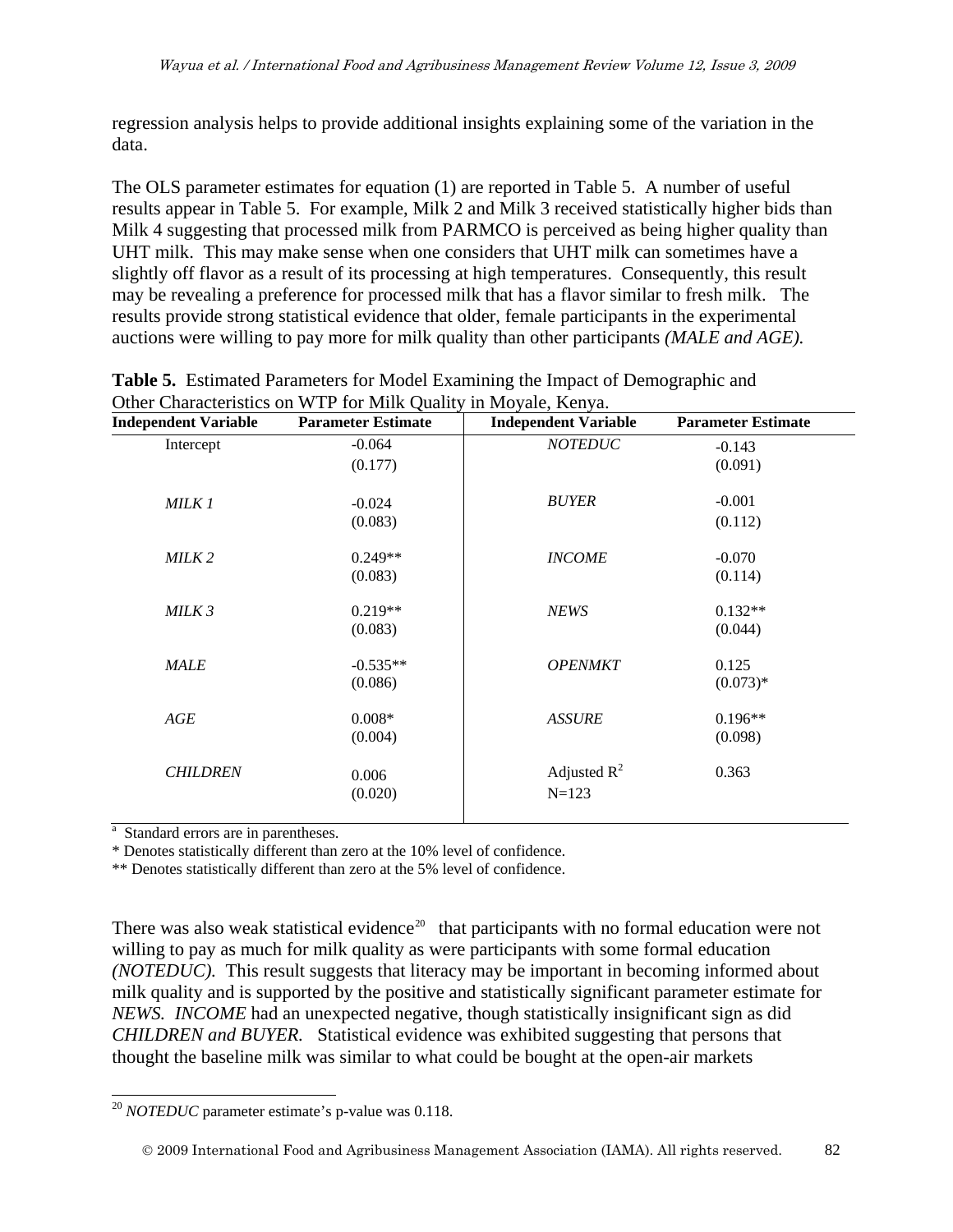*(OPENMKT)* were willing to pay more to exchange their baseline milk than those participants who thought the baseline milk was not similar to milk that could be purchased in the open-air markets. This would imply that participants in the open-air markets would respond positively to higher quality milk by paying higher prices for it than the milk that is currently sold there.

Even though participants were poor, they indicated they have strong WTP for additional assurances about food safety (ASSURE). Food safety has been shown consistently to be an important characteristic related to WTP in other similar studies (e.g., Dickinson and Bailey (2002, and 2005)). It is especially important here because poor participants indicate they are willing to pay more than a 19% premium for assurances about milk safety.

While this experiment was a proxy for actual conditions in the market<sup>21</sup> the results imply that WTP exists in this market for milk that can demonstrate quality characteristics. <sup>[22](#page-14-1)</sup> There appears to be a clear preference for processed milk that has not been heated to ultra-high temperatures, but there are demographic characteristics of milk buyers that may also provide opportunities for selling unprocessed milk. For example, different types of certification schemes might be devised by pastoralists to ensure that milk has not been adulterated and this milk could have a target market of older females who have had some formal education. The affect of age appears to be linear because a test of age squared did not yield a significant parameter estimate. One illustration of WTP suggested by these results that should be considered with caution is that, on the average, a 40 year-old woman would be expected to be willing to pay about 20% more for quality milk than a 20 year-old woman ceteris paribus (0.010 \* 20 years difference in age). The results support the notion that consumers in Moyale, Kenya would be willing to pay more for milk if they perceive it to be of higher quality than milk typically sold in the open-air market. This essentially indicates that pastoralists should be considering methods for providing higher quality milk to buyers in Moyale and that they can expect that buyers will be willing to pay more for milk if they are confident of the milk's quality.

# **Conclusions and Recommendations**

Conditions for this study were much more difficult than for similar studies held in the United States and elsewhere (e.g., Dickinson and Bailey (2002 and 2005)) because of more difficulty in recruitment and issues of illiteracy in a significant number of the auction participants. However, with a few modifications, such as using key market informants in recruiting; reading the instructions to participants; and helping those who were unable to read and write to fill out the questionnaire, this study was able to demonstrate that experimental auctions can be conducted successfully in this part of Africa to determine WTP for food characteristics. The results suggest that incentives exist in the market to improve milk quality because relatively large portions of the market (e.g., older, informed females) are willing to pay for improved milk quality. The results also indicate that participants in this market are anxious to receive more information and assurances about the milk they consume. This may provide opportunities to pastoralists to

<span id="page-14-0"></span> $\overline{a}$ <sup>21</sup> Food safety issues would not allow for using milk actually purchased in the open-air market to be used in the experimental auctions.

<span id="page-14-1"></span> $22$  This seems to be an obvious, yet powerful, result because it indicates that economic incentives exist for marketing milk that is higher quality than that marketed in the open-air markets of Moyale and other cities and towns in northern Kenya.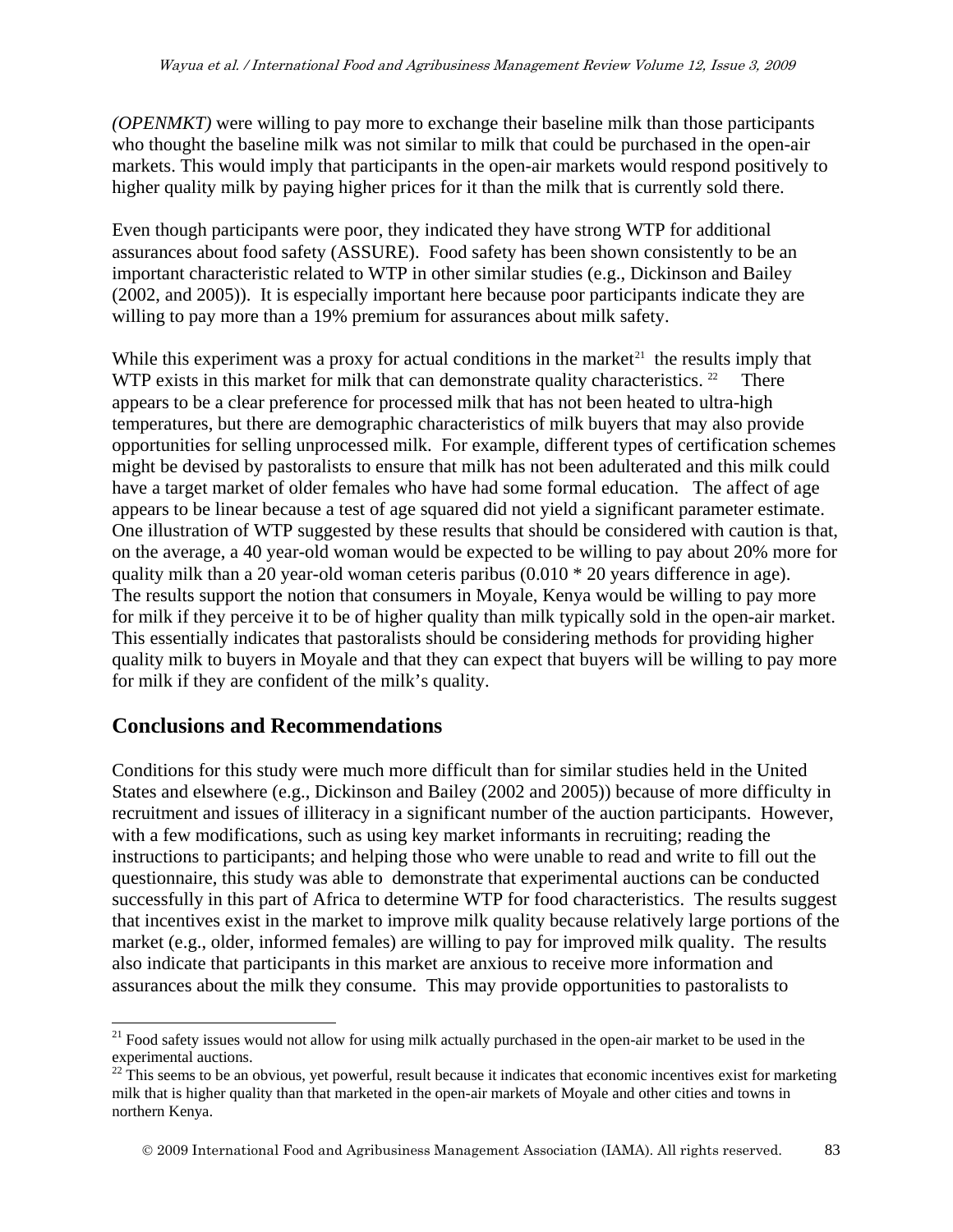devise methods for providing and certifying these types of assurances. Doing so may increase pastoralist incomes from milk sales while likely improving the overall quality of milk being sold in the Moyale market.

Many parts of Africa have market conditions similar to those in Moyale. The results suggest that economic incentives exist for improving the quality of milk sold in these markets. Some of this improvement may be marginal and slow because infrastructure issues create time and distance barriers to providing high quality fresh milk. However, even small improvements could potentially add value to the milk being sold in open-air markets. Pastoralists could also consider moving to town and perhaps purchasing feed for cows so that fresh milk could be provided in a timely manner to consumers. Participants in these markets appear hungry for more information about the milk they are buying. Pastoralists could provide this information and assurances as economic incentives appear to be present to do so.

### **Acknowledgements**

This publication was made possible through support provided to the Global Livestock Collaborative Research Support Program by the Office of Agriculture, Bureau for Economic Growth, Agriculture and Trade, United States Agency for International Development under terms of Grant No. PCE-G-00-98-00036-00. The opinions expressed herein are those of the author(s) and do not necessarily reflect the views of the USAID. Support was also provided by the Utah Agricultural Experiment Station. Thanks are also given to Ms. Vikki Carlisle Ballard for assistance with the preparation of this manuscript and Mr. Kip Jackson for proofreading.

### **References**

- Ashenafi, M. "Effect of Container Smoking and Incubation Temperature on the Microbiological and Some Biochemical Qualities of Fermented *ergo*, a Traditional Ethiopian Sour Milk." *International Dairy Journal*; 6(2006):95-104.
- Bailey, DeeVon, Christopher B. Barrett, Peter D. Little, Kevin Smith, and Francis Chabari. Livestock Markets and Risk Management Among East African Pastoralists: A Review and Research Agenda. GL-CRSP Pastoral Risk Management Project (PRMP) Technical Report 03/99. July 1999.
- Casari, Marco, John C. Ham, and John H. Kagel. "Selection Bias, Demographic Effects, and Ability Effects in Common Value Auction Experiments." *American Economic Review*, 97,4(September 2007):12;78-1304.
- Charatsari, Chrysanthi, and Irini Tzimitra-Kalogianni. "Insight Into Consumers' Willingness to Expend Extra Time and Money to Purchase Organic Vegetables." *Mediterranean Journal of Economics, Agriculture and Environment*, 6, 1(March 2007):22-27.
- Chilton, Susan M., Diane Burgess, and W. George Hutchinson. "The Relative Value of Farm Animal Welfare." *Ecological Economics*, 59, 3(September 2006):353-63.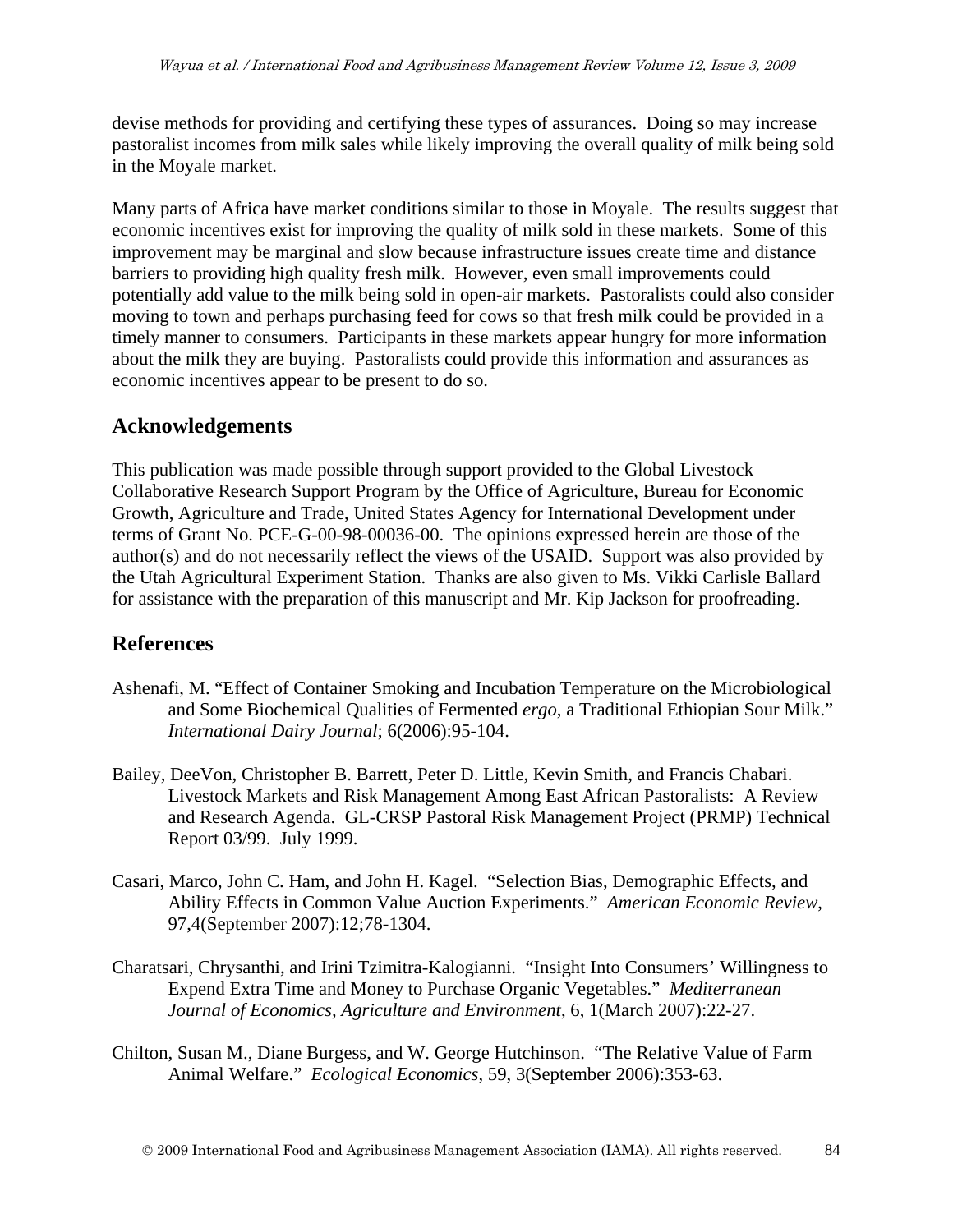- Coppock, D. Layne, Solomon Desta, Getachew Gebru, and Seyoum Tezera. Can Collective Action and Capacity Building Reduce Vulnerability Among Settled Pastoralists? Research Brief 07-08 PARIMA, Global Livestock Collaborative Research Support Program, University of California-Davis, Davis, CA, December 2007.
- Coppock, D. Layne. *The Borana Plateau of Southern Ethiopia: Synthesis of Pastoral Research, Development, and Change 1980-91.* Systems Study No. 5. Addis Ababa, Ethiopia: International Livestock Center for Africa. 1994
- Dickinson, David L. and DeeVon Bailey. "Meat Traceability: Are U.S. Consumers Willing To Pay for It?" *Journal of Agricultural and Resource Economics***,**  27,2(December 2002):348-364*.*
- Dickinson, David L., and DeeVon Bailey. "Experimental Evidence on Willingness to Pay for Red Meat Traceability in the United States, Canada, the United Kingdom, and Japan." *Journal of Agricultural and Applied Economics* 37 (3, December 2005):537-548.
- Hobbs, Jill E. "Measuring the Importance of Transaction Costs in Cattle Marketing." *American Journal of Agricultural Economics*, 79(November 1997):1083-1095.
- Goldberg, Isabel, Jutta Roosen, and Rodolfo M. Nayga, Jr. "Parental Response to Health Risk Information: A Lab Experiment on Evaluating Willingness-to-Pay for Safer Infant Milk Formula." Selected paper, International Agricultural Economics Association Meetings, Queensland, Australia. August 12-18, 2006.
- Greene, William H. (2003) *Econometric Analysis*. Fifth Edition. Prentice Hall: Upper Saddle River, Jew Jersey.
- Hayes, Dermot J., Jason F. Shogren, S. Y. Shin, and J.B. Kliebenstein. "Valuing Food Safety in Experimental Auction Markets." *American Journal of Agricultural Economics*, 77, 1 (February 1995): 40-53.
- Josling, Tim, Donna Roberts, and David Orden. *Food Regulation and Trade: Toward a Safe and Open Global System*. Institute for International Economics, Washington, D.C. January 2004.
- Kim, Sung-Yong, Rodolfo M. Nayga, Jr., and Oral Capps, Jr. "Food Label Use, Self-Selectivity, and Diet Quality." *Journal of Consumer Affairs*, 35, 2(Winter 2001):346-63.
- Kimenju, Simon C. and Hugo De Groote. "Consumer Willingness to Pay for Genetically Modified Food in Kenya." *Agricultural Economics*, 38, 1(January 2008):35-46.
- Kinsey, Jean. "Income and Food Consumption: A Variety of Answers: Discussion. *American Journal of Agricultural Economics*, 79,5(December 1997):1461-1464.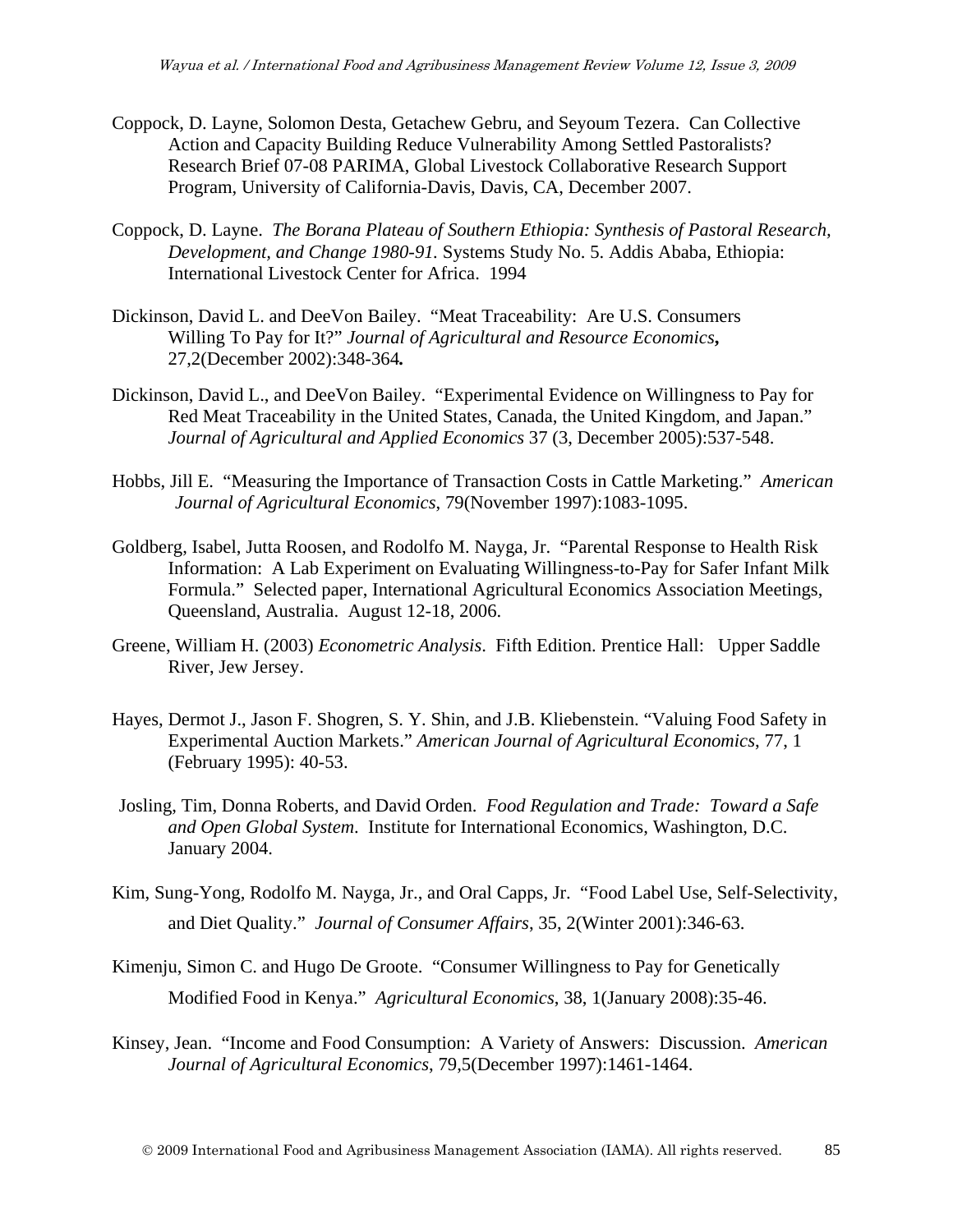- Kollmuss, Anja and Julian Agyeman. "Mind the Gap: Why Do People Act Environmentally and What Are the Barriers to Pro-Environmental Behavior?" *Environmental Education Research*, 8(2002):239-260.
- List, John A. and Gallet, Craig A. "What Experimental Protocol Influence Disparities Between Actual and Hypothetical Stated Values? Evidence from a Meta-Analysis." *Environmental and Resource Economics,* (2001):241-54.
- Lusk, Jayson L. and Jason F. Shogren. *Experimental Auctions: Methods and Applications in Economic and Marketing Research*. Cambridge University Press: Cambridge, England. 2007.
- Northen, J. R. "Quality Attributes and Quality Cues Effective Communication in the UK Meat Supply Chain." *British Food Journal*, 102, 3(2000):230-245.
- Onyango, Benjamin, Rodolfo M. Nayga, Jr., and Ramu Govindasamy. "U. S. Consumers' Willingness to Pay for Food Labeled 'Genetically Modified.'" *Agricultural and Resource Economics Review*, 36, 2(October 2006):299-310.
- Poole, Nigel, Fiona Marshall, and D. S. Bhupal. "Air Pollution Effects and Initiatives to Improve Food Quality Assurance in India." *Quarterly Journal of International Agriculture*, 41, 4(2002):363-85.
- Shogren, J. F., S.Y. Shin, D. J. Hayes, and J.B. Kliebenstein. "Resolving Differences in Willingness to Pay and Willingness to Accept." *American Economic Review*, 84 (March 1994): 255-70.
- Tezera, Seyoum, Solomon Desta, Getachew Gebru, and D. Layne Coppock. "Successful Implementation of Collective Action and Human-Capacity Building Among Pastoralists in Southern Ethiopia: Lessons Learned, 2001-2008. Global Livestock Collaborative Research Support Program, Research Brief 08-03-PARIMA. December 2008.
- Travisi, Chiara M., and Peter Nijkamp. "Willingness to Pay for Agricultural Environmental Safety." Tinbergen Institute, Tinbergen Institute Discussion Papers: 04-070/3. 2004.
- Tunçer, Burcu. From Farm to Fork? Means of Assuring Food Quality: An Analysis of the European Food Quality Initiatives. M. S. Thesis, The International Institute of Industrial Environmental Economics, Lund, Sweden. September 2001.
- You, Wen, and Rodolfo M. Nayga, Jr. "Household Fast Food Expenditures and Children's Television Viewing: Can They Really Significantly Influence Children's Dietary Quality?" *Journal of Agricultural and Resource Economics*, 30, 2(August 2005):302-12.
- Umberger, Wendy J. and Dillon M. Feuz. "The Usefulness of Experimental Auctions in Determining Consumers' Willingness-to-Pay for Quality-Differentiated Products." *Review of Agricultural Economics*, 26,2(Summer 2004):170-85.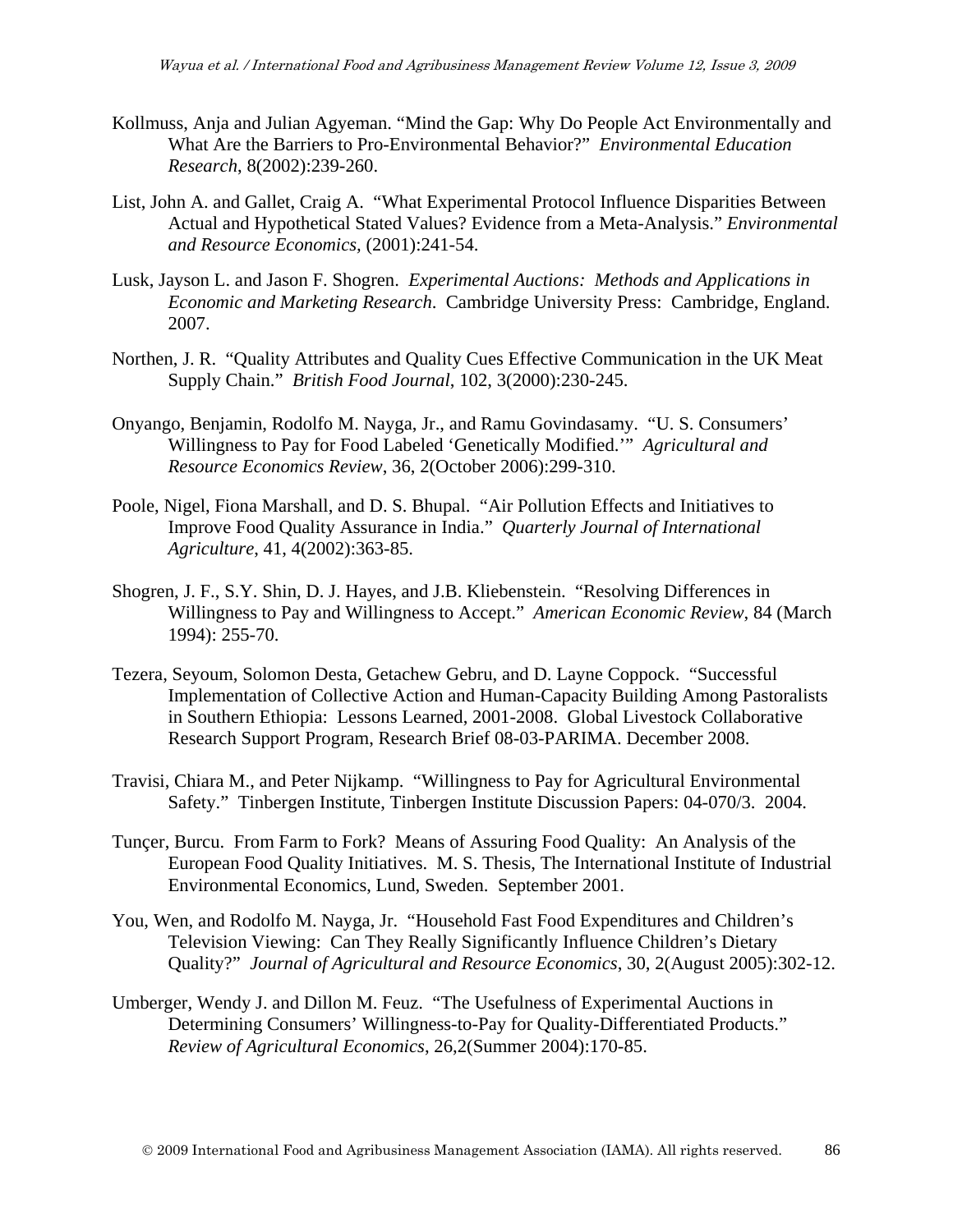Wayua, Francis O., Mohamed G. Shibia, and Moses S. Mamo, Consumer Perceptions on the Quality and Marketing of Milk in Moyale, Kenya. Global Livestock Collaborative Research Support Program, *PARIMA Research Brief 07-07*. December, 2007.

### **Appendix 1.**

**Table 3.** Survey questions, frequencies, and mean responses to Moyale, Kenya survey

| <b>Question</b>                                                                                                                                               | <b>Responses=Code</b>                                                                          | <b>Frequencies</b> <sup>a</sup>                      | <b>Mean</b> | <b>Variable and Value</b>                                             |
|---------------------------------------------------------------------------------------------------------------------------------------------------------------|------------------------------------------------------------------------------------------------|------------------------------------------------------|-------------|-----------------------------------------------------------------------|
| Are you Male or Female?                                                                                                                                       | Male: 1<br>Female: 0                                                                           | 14<br>17                                             |             | $MALE=1$ if male,<br>0 otherwise                                      |
| What is your age?                                                                                                                                             |                                                                                                |                                                      | 36.87       | $AGE$ continuous                                                      |
| What is your marital status?                                                                                                                                  | Married: 1<br>Divorced: 2<br>Widowed: 4                                                        | 28<br>2<br>1                                         |             | MARRIED=1<br>if married,<br>0 otherwise                               |
| How many children do you have?                                                                                                                                |                                                                                                |                                                      | 3.97        | <b>CHILDREN</b> continuous                                            |
| What is the highest level of education<br>you have completed?                                                                                                 | Primary School:<br>High School:<br>Not Educated:                                               | 16<br>7<br>8                                         |             | $NOTEDUC=1$<br>if Not Educated,<br>0 otherwise                        |
| Who typically makes most decisions<br>about food purchases in your<br>household?                                                                              | You?<br>Someone else?                                                                          | 28<br>3                                              |             | $BUYER=1$ if "you",<br>0 otherwise                                    |
| What is your current employment<br>status?                                                                                                                    | Unemployed<br>Employed<br>Herding                                                              | 18<br>12<br>1                                        | 671.41      | EMPLOYED=1<br>if employed,<br>0 otherwise                             |
| Are you a student?                                                                                                                                            | Yes<br>N <sub>0</sub>                                                                          | $\boldsymbol{0}$<br>31                               |             | STUDENT=1 if a student,<br>0 otherwise                                |
| What is your best estimate of your<br>monthly household income?                                                                                               | $<$ Ksh 5000<br>Ksh 5000-Ksh 10000<br>Ksh 10000-Ksh 15000<br>Ksh 15000-Ksh 20000<br>>Ksh 20000 | 21<br>6<br>4<br>$\boldsymbol{0}$<br>$\boldsymbol{0}$ |             | $INCOME=1$ if<br>monthly income<br>exceeded 10000 Ksh,<br>0 otherwise |
| Have you or your family had food<br>poisoning?                                                                                                                | Yes: 1<br>No: 0                                                                                | 14<br>17                                             |             | <i>POISON</i> =1 if yes,<br>0 otherwise                               |
| Have recent reports about food borne<br>diseases (e.g., Milk adulteration)<br>affected your milk purchases?                                                   | Great Affect: 1<br>2<br>Some Affect:3<br>4<br>No Affect:5                                      | 3<br>5<br>12<br>$\mathfrak 2$<br>9                   |             | $REPORTS=1$ if <3,<br>0 otherwise                                     |
| What is your best estimate of the<br>number of news articles or reports that<br>you have read or heard about on food-<br>borne diseases in the last 6 months? |                                                                                                |                                                      | 0.45        | NEWS continuous                                                       |